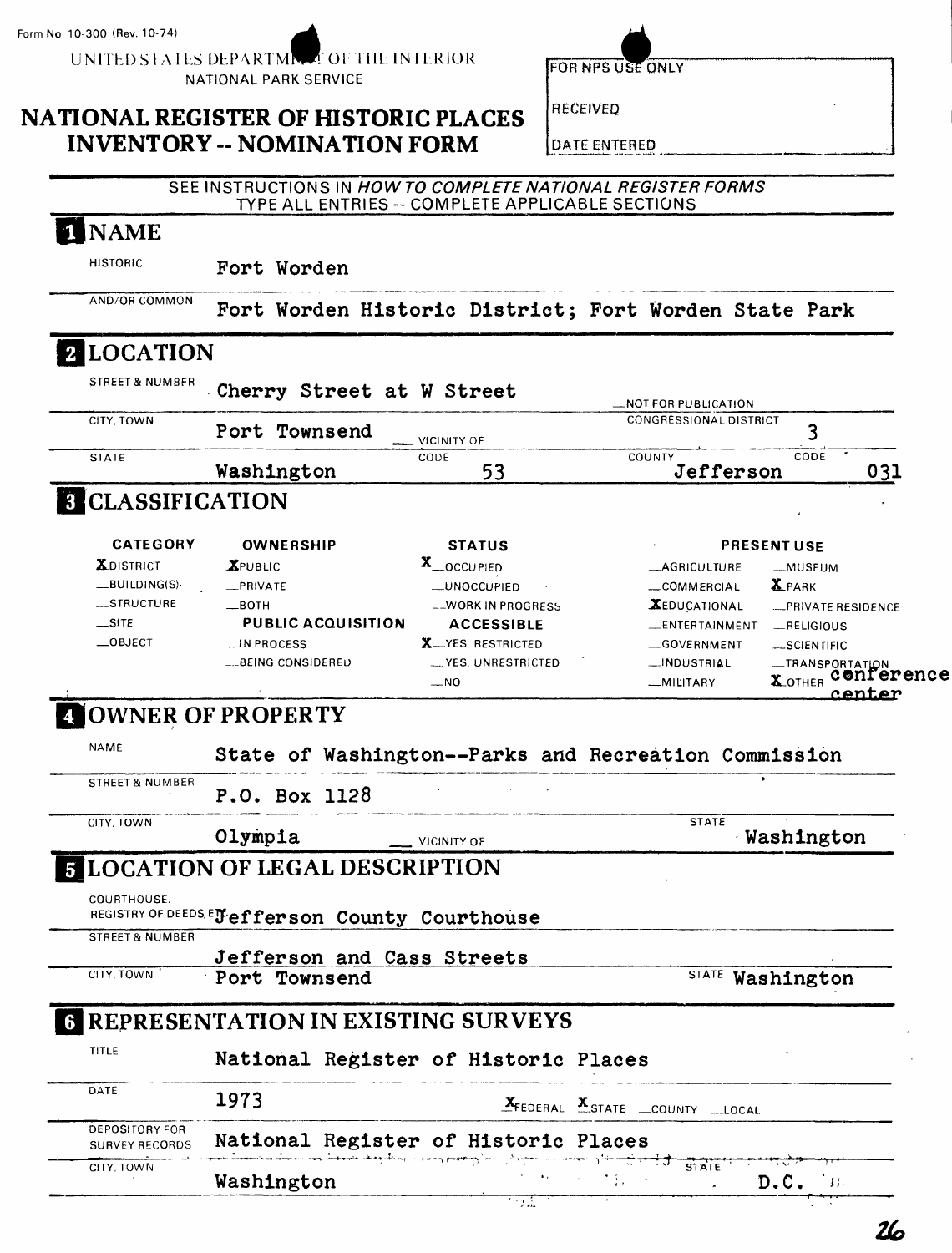

**—EXCELLENT —DETERIORATED —UNALTERED X-ORIGINAL SITE \_FAIR —UNEXPOSED**

**CONDITION CHECK ONE CHECK ONE**

**X\_GOOD —RUINS X\_ALTERED \_MOVED DATE\_\_\_\_\_\_\_**

DESCRIBETHE PRESENT AND ORIGINAL (IF KNOWN) PHYSICAL APPEARANCE

Situated on the northeastern tip of Quimper Peninsula, Fort Worden overlooks the Strait of juan de Faoa to the north and Admiralty Inlet to the east. Conforming to the same immediate boundaries as when erected (between 1898 and about 1910), the post covers 503.14 acres and retains nearly all its original permanent structures, most of which were completed in 1904-5. Altogether, 8 designated structures, including one pre-1898 and six post-1910 buildings, compose the historic district. During the First and Second World Wars, the Army erected a number of temporary buildings at Fort Worden, and in contrast to the carefully placed original edifices, these newer structures were rather casually distributed. The State of Washington has demolished most of them and thereby returned the post to virtually the same stately configuration and appearance that it exhibited initially.

Near the south side of the reservation, a long east-west row of littlealtered, 2 1/2-story, mostly frame, officers' quarters face northward toward the grassy parade opposite a row of south-facing, 2 1/2-story, frame, enlisted men's barracks. While most of the barracks' originally large bay rooms have been compartmentalized, the buildings' exteriors appear much as they did before World War I. Rear of the barracks is a large, generally open area, where many of the now-razed temporary buildings once stood. Less than 20 remain, and most of these form a cluster several hundred feet northeast of the barracks. Before the temporary structures in this area came down, they surrounded the original hospital, hospital steward's quarters, and administration building, which now, once again, are visually linked with the barracks. Immediately west of this area of the post are three short north-south rows of support buildings, including quartermaster's warehouses, commissary, gymnasium, and guard house. Farther west are two north-south rows of little-altered, 2 1/2-story, frame, noncommissioned officers' quarters, and still farther west is the site of another razed group of temporary structures.

With the exception of Batteries Putnam and Stoddard (which stand a short distance north of the parade and front eastward toward Admiralty Inlet) and Batteries Kinzie and Vicars ( which rest on a sand spit near Point Wilson, the peninsula's extreme northeastern tip), Fort Worden's massive defensive works and their support structures stand on wooded high ground north of the residential and administrative complex. Deceptively modern in appearance, the works look more like products of World War I or II than edifices visualized, as they were, in the 1880's. Like all extant Endicottperiod fortifications, their armament has been removed, but thanks largely to the State, they stand free of the clutches of the area's vegetation and are in sound, little-altered condition.

The structures that form Fort Worden Historic District are: Building #1, Commanding Officer's Quarters Building #4, Officers' Duplex (1904)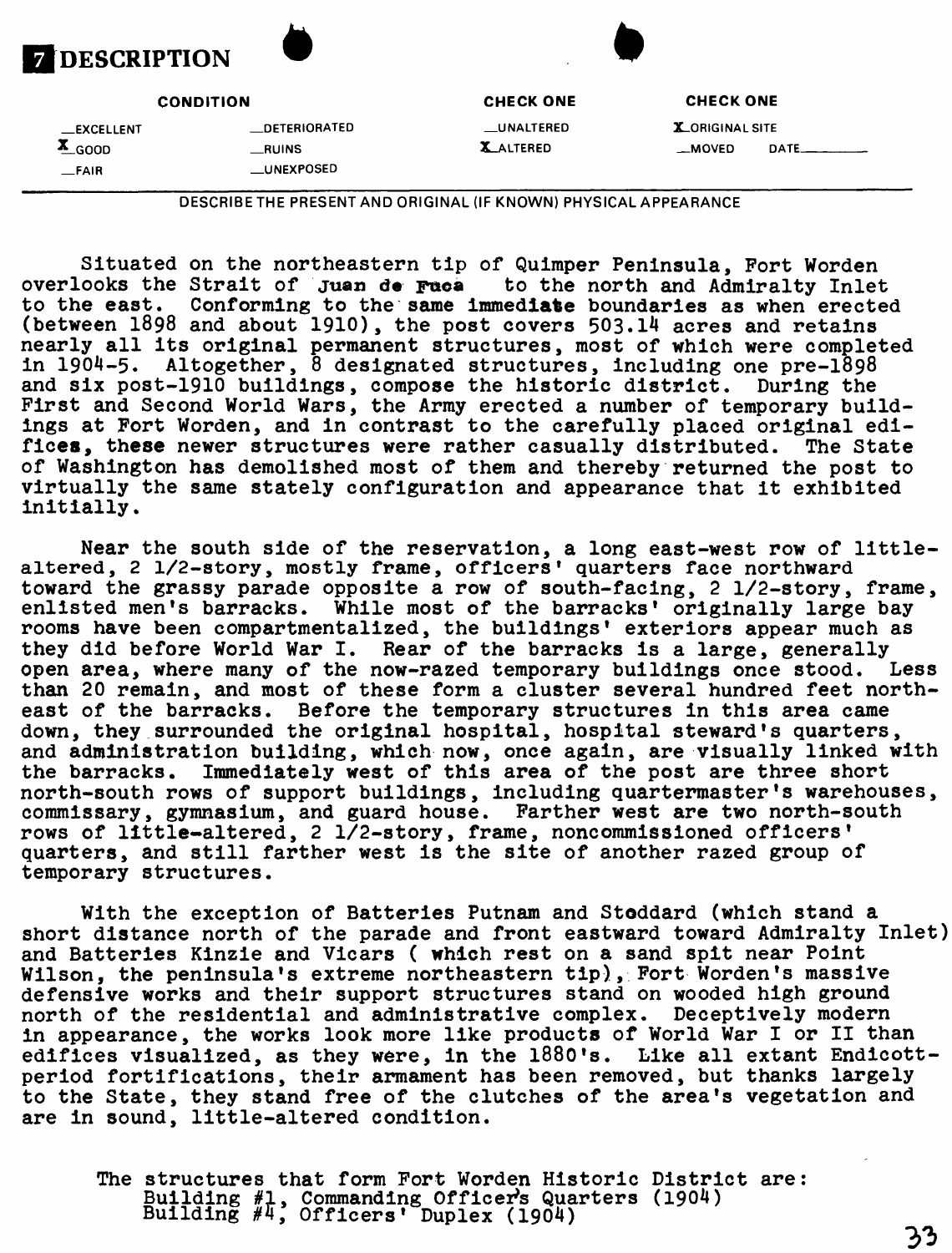|                                 | <b>8 SIGNIFICANCE</b>   |                                                               |                                      |                      |  |
|---------------------------------|-------------------------|---------------------------------------------------------------|--------------------------------------|----------------------|--|
| <b>PERIOD</b>                   |                         | AREAS OF SIGNIFICANCE -- CHECK AND JUSTIFY BELOW              |                                      |                      |  |
| _PREHISTORIC                    | _ARCHEOLOGY-PREHISTORIC | COMMUNITY PLANNING                                            | LANDSCAPE ARCHITECTURE               | RELIGION             |  |
| $-1400-1499$                    | ARCHEOLOGY-HISTORIC     | _CONSERVATION                                                 | $-LAW$                               | $-SCIENCE$           |  |
| -1500-1599                      | <b>_AGRICULTURE</b>     | $\_ECONOMICS$                                                 | __LITERATURE                         | _SCULPTURE           |  |
| 1600-1699                       | _ARCHITECTURE           | $\_$ EDUCATION                                                | <b>X_MILITARY</b>                    | SOCIAL/HUMANITARIAN  |  |
| _1700-1799                      | $\equiv$ ART            | <b>XENGINEERING</b>                                           | $-MUSIC$                             | $-$ THEATER          |  |
| $\mathbf{X}_{.1800 \cdot 1899}$ | _COMMERCE               | __EXPLORATION/SETTLEMENT                                      | -PHILOSOPHY                          | __TRANSPORTATION     |  |
| $\mathbf{x}_{1900}$ .           | __COMMUNICATIONS        | __INDUSTRY<br>_POLITICS/GOVERNMENT<br>$\mathbb{I}$ INVENTION" |                                      | $\_$ OTHER (SPECIFY) |  |
|                                 |                         | <b>Factor</b>                                                 |                                      |                      |  |
| <b>SPECIFIC DATES</b>           | 1898-1920               | <b>BUILDER/ARCHITECT</b>                                      | U.S. Government<br>War<br>Department |                      |  |

#### STATEMENT OF SIGNIFICANCE

Т

Of the several coastal forts designated as National Historic Sites or National Historic Landmarks, none specifically commemorates the remarkable Endicott defense system constructed in the 1890's and early 1900's. Based on the recommendations of a board appointed by President Grover Cleveland in 1885 and headed by Secretary of War William C. Endicott, the system was the most extensive and complex that the United States had ever<br>attempted. Furthermore, as distinguished military historian Bussell F. Furthermore, as distinguished military historian Russell F. Weigley has observed, "the Endicott program offered the feeling that the country now possessed a kind of military policy looking toward foreign war, and this feeling was so reassuring that in the War Department reports and the military publications of the 1890's interest in the coastal defenses became almost obsessive." $^{\text{1}}$  When completed, the new system constituted a hallmark of American military thought and design.

Due to geographical and fiscal considerations, many Endicott fortifications were superimposed over existing defensive works. Unaltered Fort Worden, one of the largest posts in the new system, is a rare example of an Endicott installation built on previously unfortified ground; its plan accurately reflects the precepts of the system without making concessions to older works. In addition, the post's monolithic reinforced concrete fortifications mirror both the typical and the unique of the era; its barracks, quarters, and administration buildings offer a virtually unchanged illustration of a late-19th-century, single-purpose military reservation;<br>and its location on the Strait of Juan de Fuca makes it the only Endi Juan de Fuca makes it the only Endicott fort to have been erected within sight of a base of a potential adversary.

Situated on the northeastern tip of Quimper Peninsula, Fort Worden overlooks the Strait of Juan de Fuca to the north and Admiralty Inlet to the east. Conforming to the same immediate boundaries as when erected (between 1898 and about 1910), the post covers 503.14 acres and retains nearly all its original permanent structures, most of which were completed in 1904-5. Altogether, 8 designated structures, including one pre-1898 and 6 post-1910 buildings, compose the historic district.

284. Russell F. Weigley, History of the United States Army (New York, 1967),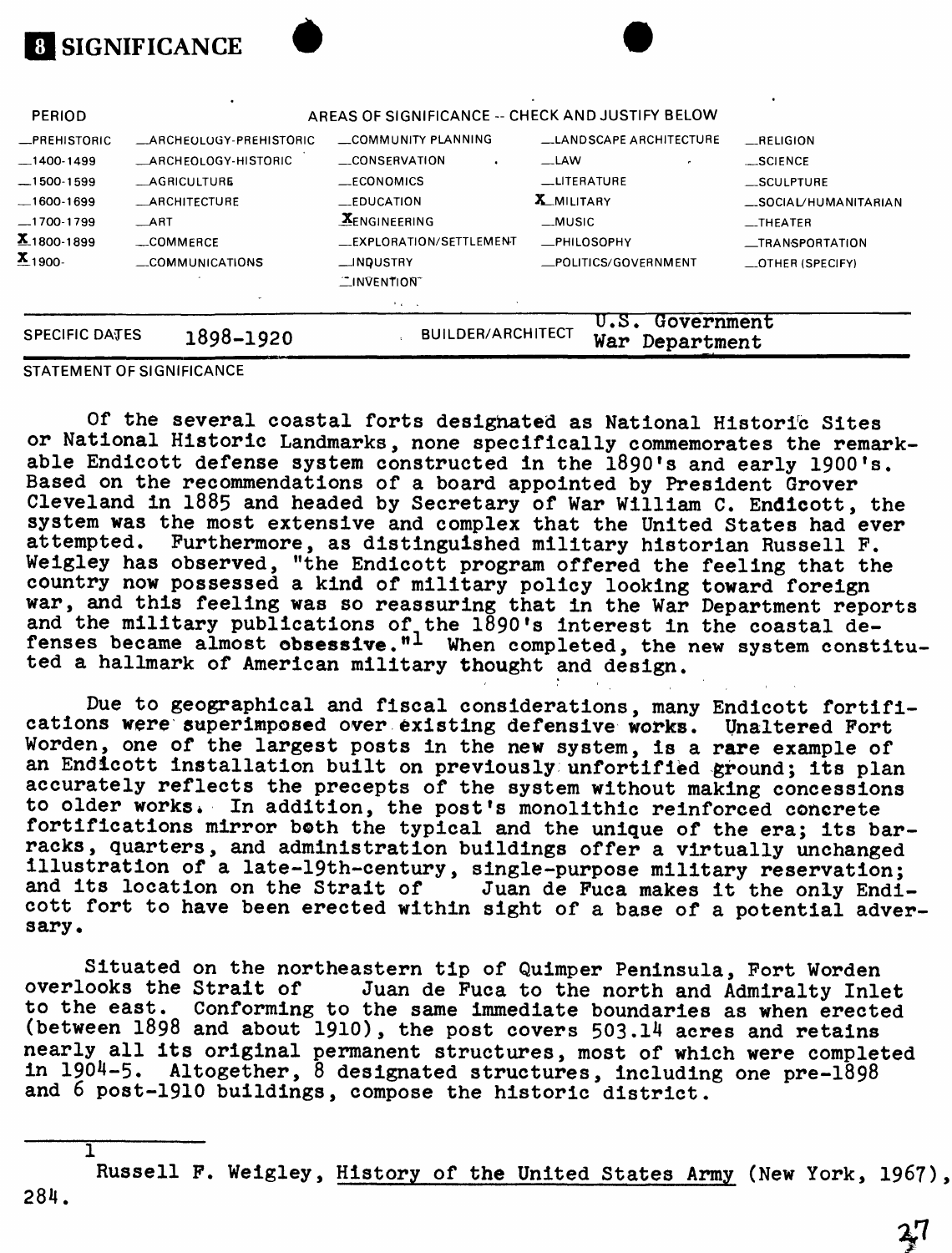## **9 MAJOR BIBLIOGRAPHICAL REFERENCES**



David M. Hansen to George R. Adams, January 26, 1976. Historic Landmark Project Piles, AASLH, Nashville.

Hines, Frank T. and Franklin W. Ward, <u>The Service of</u> Coast Artillery (New York: Goodenough and Woglam Company, 1910).

| <b>IDGEOGRAPHICAL DATA</b>                                                                                                      | 503.14                                                            |                                                                  |                                                                                    |
|---------------------------------------------------------------------------------------------------------------------------------|-------------------------------------------------------------------|------------------------------------------------------------------|------------------------------------------------------------------------------------|
| ACREAGE OF NOMINATED PROPERTY _                                                                                                 |                                                                   |                                                                  |                                                                                    |
| UTM REFERENCES                                                                                                                  |                                                                   |                                                                  | $E[1,0]$ $51.61730$ $533.1400$                                                     |
| $[511, 617, 40$ $[5, 313, 310, 60]$                                                                                             |                                                                   | $ 0,1 $ a                                                        | 5183405532180                                                                      |
| ZONE EASTING                                                                                                                    | <b>NORTHING</b>                                                   | EASTING<br>ZONE<br>10, 1 Ja                                      | <b>NORTHING</b>                                                                    |
| $51.717.60$ $533.07.40$<br><b>VERBAL BOUNDARY DESCRIPTION</b>                                                                   |                                                                   |                                                                  | $516880$ $533090$                                                                  |
|                                                                                                                                 |                                                                   |                                                                  |                                                                                    |
| (See last page of description.)                                                                                                 |                                                                   |                                                                  |                                                                                    |
| 医单元性 医小头 人名法                                                                                                                    | $\mathbf{f} \in \mathbb{R}^N$                                     |                                                                  | マセプチ しょうしょ                                                                         |
|                                                                                                                                 |                                                                   |                                                                  |                                                                                    |
|                                                                                                                                 |                                                                   |                                                                  | LIST ALL STATES AND COUNTIES FOR PROPERTIES OVERLAPPING STATE OR COUNTY BOUNDARIES |
| <b>STATE</b>                                                                                                                    | CODE                                                              | COUNTY                                                           | CODE                                                                               |
| <b>STATE</b>                                                                                                                    | CODE                                                              | <b>COUNTY</b>                                                    | CODE                                                                               |
|                                                                                                                                 |                                                                   |                                                                  |                                                                                    |
| NAME / TITLE<br>George R. Adams, Managing Editor<br><b>ORGANIZATION</b>                                                         |                                                                   |                                                                  | DATE                                                                               |
| American Association for State and Local History                                                                                |                                                                   |                                                                  | April 1976                                                                         |
| STREET & NUMBER : : +                                                                                                           | <u>në unaforma me ad</u>                                          | 71.732                                                           | <b>TELEPHONE</b>                                                                   |
| 1400 Eighth Avenue South<br><b>CITY OR TOWN</b>                                                                                 |                                                                   |                                                                  | 615-242-5583<br>$+$ STATE                                                          |
| Nashville                                                                                                                       |                                                                   |                                                                  | <b>Tennessee</b>                                                                   |
| <b>I2 STATE HISTORIC PRESERVATION OFFICER CERTIFICATION</b>                                                                     |                                                                   |                                                                  |                                                                                    |
|                                                                                                                                 |                                                                   | THE EVALUATED SIGNIFICANCE OF THIS PROPERTY WITHIN THE STATE IS: |                                                                                    |
| NATIONAL ___                                                                                                                    | STATE                                                             |                                                                  | LOCAL                                                                              |
| As the designated State Historic Preservation Officer for the National Historic Preservation Act of 1966 (Public Law 89-665). I |                                                                   |                                                                  |                                                                                    |
| hereby nominate this property for inclusion in the National Register and certify that it has been evaluated according to the    |                                                                   |                                                                  |                                                                                    |
| criteria and procedures set forth by the National Park Service.                                                                 |                                                                   |                                                                  | ちゅうすう しゅさむ こうだい ふくしょ                                                               |
| FEDERAL REPRESENTATIVE SIGNATURE                                                                                                |                                                                   |                                                                  |                                                                                    |
| TITLE                                                                                                                           |                                                                   |                                                                  | <b>DATE</b>                                                                        |
| FOR NPS USE ONLY                                                                                                                | أأفعال والمائل فاستقل والمستوكل والأمان والمستقل المستور والسامات |                                                                  |                                                                                    |
| I HEREBY CERTIFY THAT THIS PROPERTY IS INCLUDED IN THE NATIONAL REGISTER                                                        |                                                                   |                                                                  |                                                                                    |
|                                                                                                                                 | 大 (<br>÷                                                          |                                                                  | $\mathcal{F} \subset \mathcal{F}$<br>DATE                                          |
| DIRECTOR, OFFICE OF ARCHEOLOGY AND HISTORIC PRESERVATION<br><b>ATTEST:</b>                                                      |                                                                   |                                                                  | <b>DATE</b>                                                                        |
| KEEPER OF THE NATIONAL REGISTER                                                                                                 |                                                                   |                                                                  |                                                                                    |
|                                                                                                                                 | $1 - 1 - 8 = 1 - 1$                                               |                                                                  | l gale est frances.                                                                |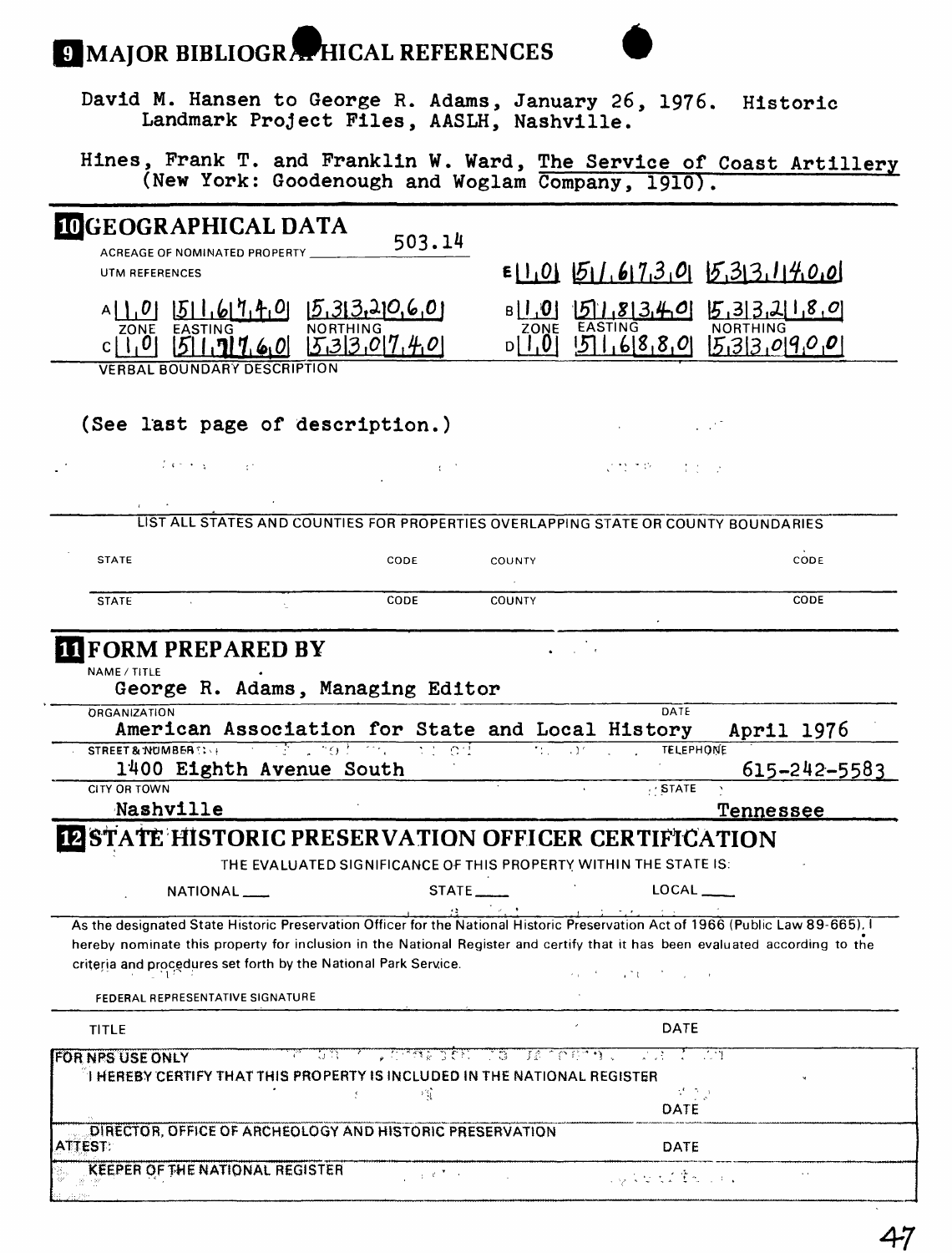

UNITED STATES DEPARTMENT OE THE INTERIOR NATIONAL PARK SERVICE

**FORNPSUSEONIY** 

**RECEIVED**

## **NATIONAL REGISTER OF HISTORIC PLACES INVENTORY -- NOMINATION FORM**

**DATE ENTERED**

**CONTINUATION SHEET FOPT WORDER ITEM NUMBER 7 PAGE ONE** Building #10, Officers 1 Duplex (1905) Building #11, Officers' Duplex (1905) Building #15, Field Officers' Quarters (1905) Building #16 Officers 1 Quadruplex (1915) Building #5, Officers' Duplex (1904) Building  $#6$ , Officers' Duplex (1904) Building #7, Officers' Duplex (1904) Building #9, Officers' Duplex (1905) Building #25, War Department Theatre (1932) Building #26, Balloon Hangar (1921) Building #200, Administration Building (1908) Building #201, Enlisted Men's Barracks (1904) Building #202, Enlisted Men's Barracks (1904) Building #203, Enlisted Men's Barracks (1904) Building #204, Enlisted Men's Barracks (1904) Building #205, Band Barracks (1904) Building #223, Administration Building (1904) Buildings#224A, B, C, & D, Battery Stoddard (1903) Building #225, Enlisted Men's Barracks (1908) Building #229, Alexander's Castle (l880's) Buildings#234A & B, Battery Putnam (1903) Building #270, NCO Hospital Steward Quarters (1904) Building #298, Hospital (1904) Building #300, Guard House (1904) Building #305, Quartermaster Office and Warehouse (1904) Building #306, Commissary and Office (1910) Building #308, Storehouse (1905) Building #310, PX and Gymnasium (1908) Building #313, Corps of Engineers Workshop (1905) Building #315, Power House (1907) Building #324, Quartermaster Storehouse (1909) Building #325, NCO Duplex (1905) Building #331, NCO Duplex (1909) Building #332, NCO Duplex (1905) Building #333, NCO Duplex (1904) Building #334, NCO Duplex (1904) Building #335, NCO Duplex (1909) Building #336, NCO Duplex (1909) Building #352 NCO Duplex (1915) Building #353, NCO Duplex (1915) Building #372, Wagon Shed and Teamsters Quarters (1910) Building #409, Ordnance Storehouse (1899) Building #413, Militia Storehouse Building #414, District Signal Station (1909)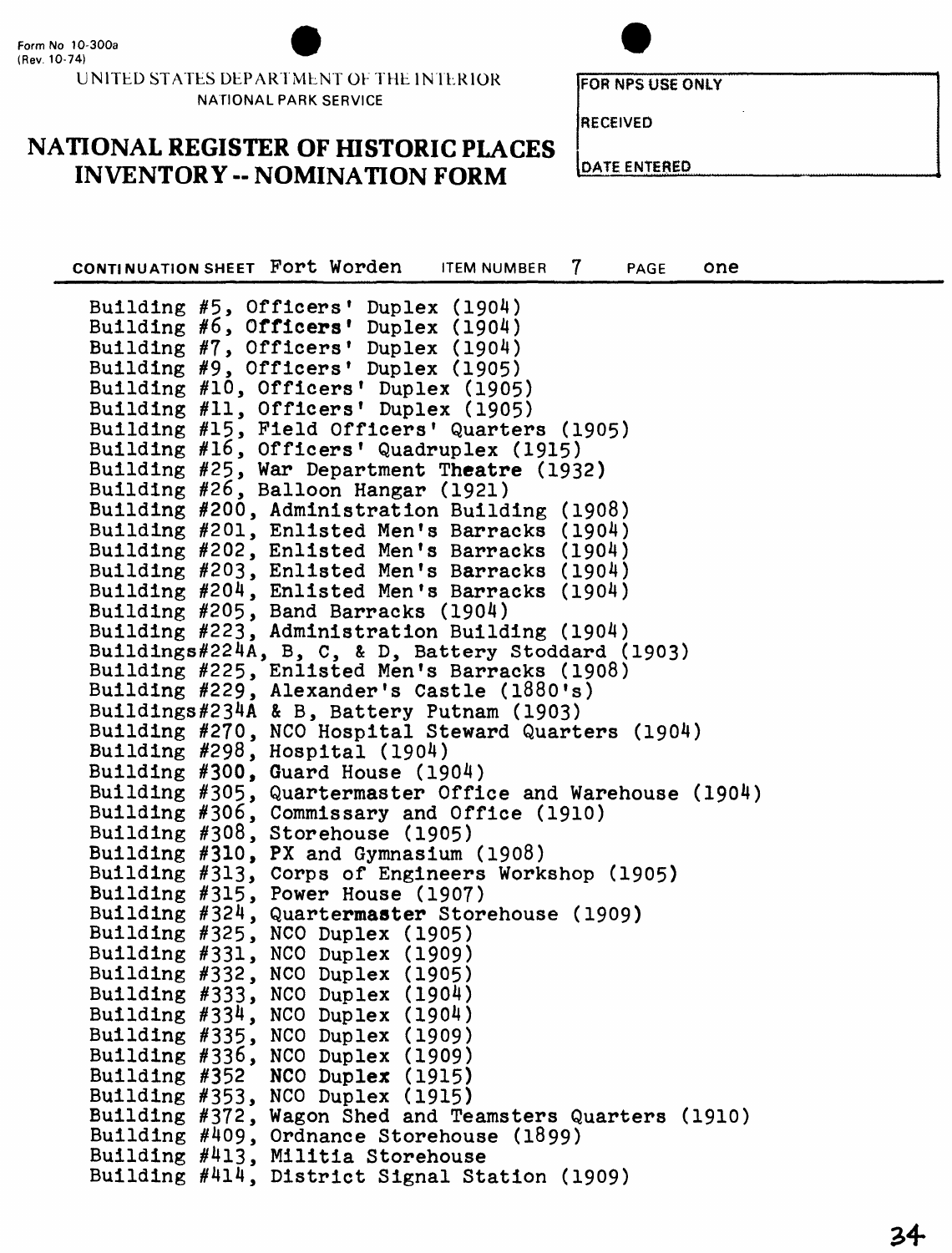7

#### **UNITED STATES DEPARTMENT OF THE INTERIOR NATIONAL PARK SERVICE**



**FOR NFS USE ONLY** 

**RECEIVED**

#### **NATIONAL REGISTER OF HISTORIC PLACES INVENTORY -- NOMINATION FORM**

**DATE ENTERED**

**CONTINUATION SHEET Port Worden** ITEM NUMBER 7 PAGE tWO

Building #426, Primary Dormitory, Gun and Observation Crews (1905) Building #427, Combined Primary Fire Control Station (1903) Building #433, Switchboard (Pre World War I) Buildings #484, 485, 486, and 487, Concrete Storehouses Building #490, Battery Commander's Station, Battery Benson (1905) Building #492, Searchlight Shelter (1910) Buildings #493, A & B Battery Powell Buildings #493, C & D Battery Brannan Buildings #493E, Plotting Room (1912) Buildings #494A & B, Battery Randol (1898) Buildings #495A & B, and 496C, Battery Quarles (1898) Buildings #496A & B, Battery Ash (1898) Buildings #497A & B, Battery Benson (1904) Buildings #498A, B, C, & D, Battery Tolles (1903) Building #498E, Searchlight Powerplant (1910) Building #499, Battery Walker (1903) Building #501, Artillery Engineer Cable House (1905) Building #502, Ordnance Machine Shop (1905) Building #594, Searchlight Powerplant (1910) Building #596. Searchlight Shelter (1910) Buildings #598A & B, Battery Kinzie (1908) Buildings #599A & B, Battery Vicars (1900) Descriptions of the most significant of these structures follow.<sup>7</sup>

Commanding Officer's Quarters (building #1). Completed in April 1904, this north-facing, 2 1/2-story, frame house is one of Fort Worden's finest structures. The building's cross-gabled slate roof has three single-stack, gray brick chimneys and denticulated cornices with returns. On the top story of the red-painted building, a palladian window is located on the front, and a set of arched windows are located on the east and west sides. Windows on the bottom two stories are either square or rectangular. A ground floor veranda supported by pillars extends across the front and east sides of the building. The east portion of this verands, which opens onto an excellent view of Admiralty Inlet, is enclosed--an alteration. At the rear of the building are side and back porches that were also evidently

Many of the descriptions are taken in part from Washington State Office of Archaeology and Historic Preservation (David M. Hansen), "Fort Worden Historic District" National Register Nomination, November 1, 1973. In each such instance, however, the AASLH representative verified the descriptive details during an on-the-spot inspection.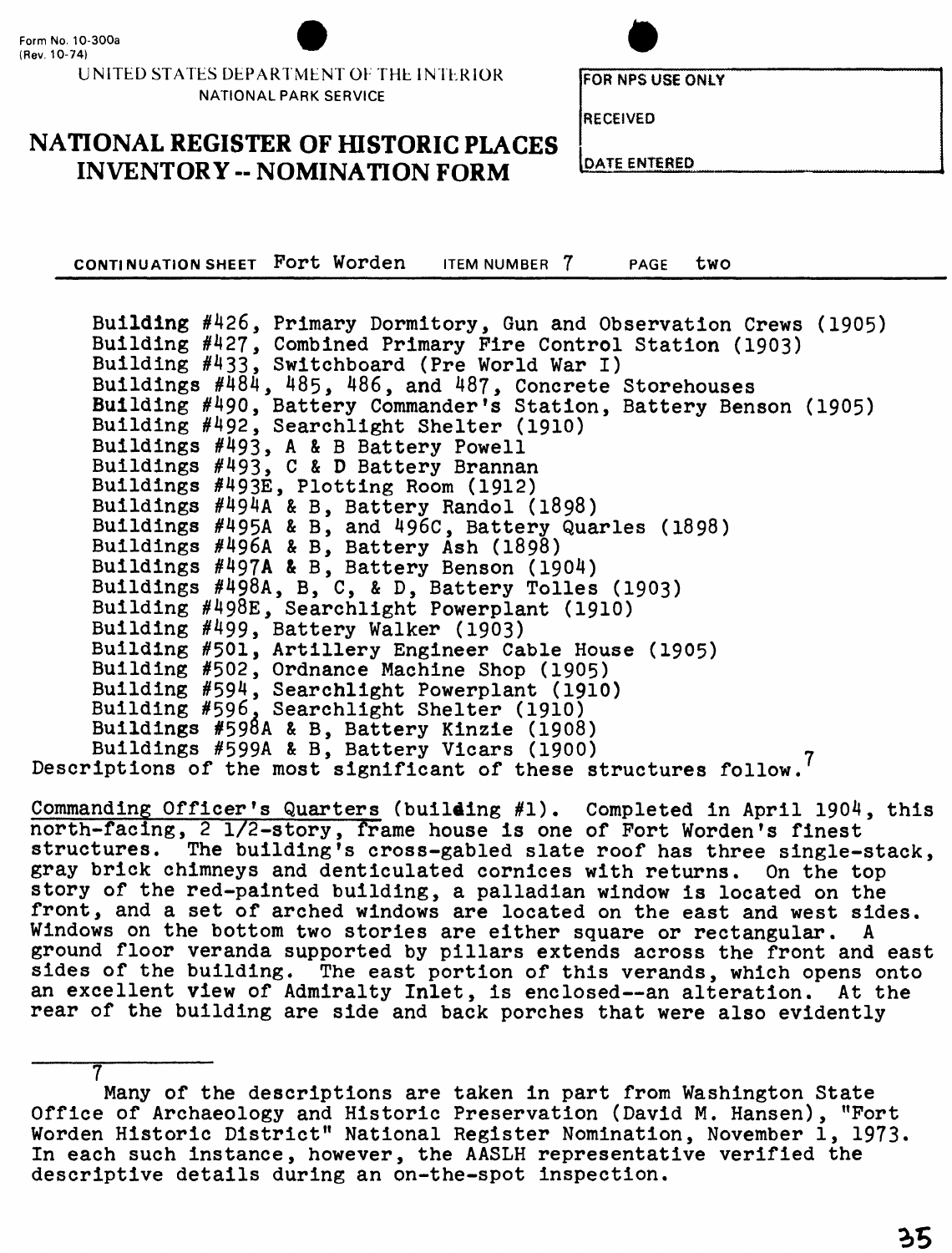UNITED STATES DEPARTMENT OF THE INTERIOR **NATIONAL PARK SERVICE**



**FOR NPS USE ONLY** 

**RECEIVED**

**NATIONAL REGISTER OF HISTORIC PLACES INVENTORY -- NOMINATION FORM DATE ENTERED** 

**CONTINUATION SHEET Fort Worden** ITEM NUMBER 7 PAGE **three**

enclosed at a later time. The interior has a central hall plan, pressed tin ceilings, elaborate woodwork, and  $4,040$  square feet of living space.

Officers' Duplex (building #4). Also completed in 1904, this 2 1/2-story, cross-gabled, U-shaped, gray-painted, frame duplex sits next to, and directly west of, building #1. Building #4 has hip-roofed verandas on both the west and east sides, with the latter evidently enclosed at a later date. A palladian window is located on the front of the top story,<br>and decorated elliptical windows adorn the east and west gables. This and decorated elliptical windows adorn the east and west gables. home has 10,314 square feet of living space.

Officers' Duplexes (buildings #5, 6, & 7). Each of these identical duplexes has 5,907 square feet of floor space. A decorated chimney is located at the center of the cross-gabled roofs. Porticoes and entrance ways are located on the northwest and northeast corners of the buildings, and a ground story veranda extends across the front facades. The usual palladian window is located beneath the front eaves, and decorated ellipti cal windows are located high on the east and west walls. A pedimented boxed cornice is located above each front porch entrance way. The cutstone foundations have been left exposed, and each structure has two rear wings.

Officers' Duplexes (buildings #9 & 10). These structures lack the decorated oval or elliptical windows found on the upper east and west walls of the previously mentioned residences. Instead, exterior walls present an attractive and assorted arrangement of square and rectangular openings. Verandas extend across the fronts of the dwellings, and entrance ways are located at the northwest and northeast corners. Both homes contain 6,464 square feet of living space and have two rear wings.

Officers' Duplex (building #11). This quarters is almost identical to building #4 but has a larger back porch and lacks an enclosed veranda on the seaward side.

Field Officers' Quarters (building #15). Although this structure has 2,000 feet more floor space than building #1, the two are erected on the same basic plan. Except for the fact that on building #15 the east portion of the veranda is not enclosed, the houses are visually similar.

Officers' Quadruplex (building #16). Unlike the other officers' quarters, which have stone foundations and clapboard siding, this edifice has a concrete foundation and is of brick construction. Occupying the far western end of officers' row, building #16 has a slate roof and enclosed back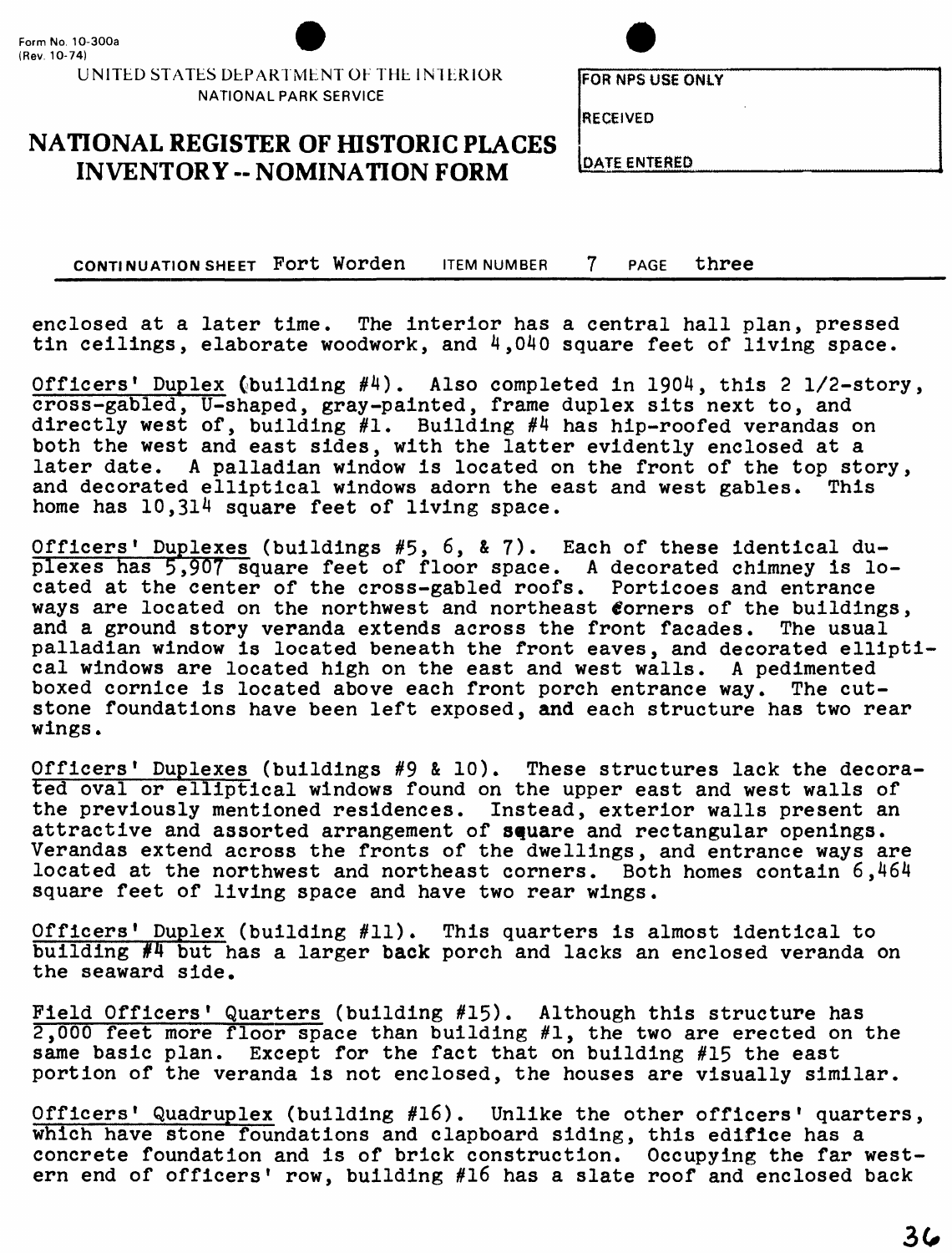

UNITED STATES DEPARTMENT OF THE INTERIOR **NATIONAL PARK SERVICE**

**FORNPSUSEONiY**

**RECEIVED**

#### **NATIONAL REGISTER OF HISTORIC PLACES INVENTORY -- NOMINATION FORM**

**DATE ENTERED**

CONTINUATION SHEET Fort Worden ITEM NUMBER 7 PAGE four

porches. The parapet gabled roof has base-linked chimneys at both the east and west ends and a shed dormer with double windows is located in the middle of the front slope of the roof. Most of the windows on the front and the two sides of the building are segmentally arched; the other windows are rectangular. All the windows on the front and sides have lug sills. A pier-supported, two-story gallery is located on the front of the building between a pair of two-story bay windows.

Administration Building (building #200). Situated amid the row of barracks this structure was formerly headquarters of the Harbor Defenses of Puget Sound. The building is similar in appearance to the nearby barracks and has a stone and brick basement, a slate roof, and clapboard siding. It is two-stories high, has a low hip roof, and is painted white with green trim, as are so many other buildings at Fort Worden. All openings are rectangular and a columned portico with balustrade is located at the entrance. The cut-stone fountation is exposed; and the cornices are frieze decorated. The office rooms of the interior remain much the same as they were in 1908, and the structure encloses 11,223 square feet of floor space.

Enlisted Men's Barracks (buildings #201, 202, 203, and 204). These 2 1/2 story structures are white-painted with green trim, and have cut-stone<br>basements, wood frame construction, two rear wings, and slate roofs. All basements, wood frame construction, two rear wings, and slate roofs. have been altered on the interior except building #204, which remains much the same as when built. On the exterior, all of these handsome and well-proportioned buildings are practically identical. On the front of each building is a full-length, two-story veranda with a pedimented portico featuring an attractive palladian window. All other openings are rectangular. A veranda also extends across the rear of each building between the two wings.

Band Barracks (building #205). Situated adjacent to barracks #204, this structure is almost identical to it in design but is only about onethird as large.

Enlisted Men's Barracks (building #225). Completed in 1908, this Hshaped, white-painted frame edifice is larger than the other enlisted men's barracks. It has a slate-covered, gable roof and a two-tiered veranda that passes across the front facade, connecting end wings. There is a similar veranda along the inner facade of each rear wing. All openings are rectangular.

Administration Building (building #223). Completed in 1904, this gableroofed, 2 1/2-story structure has a wood floor, slate shingle roof, wood frame, and cut-stone foundation. Pajladian windows are located on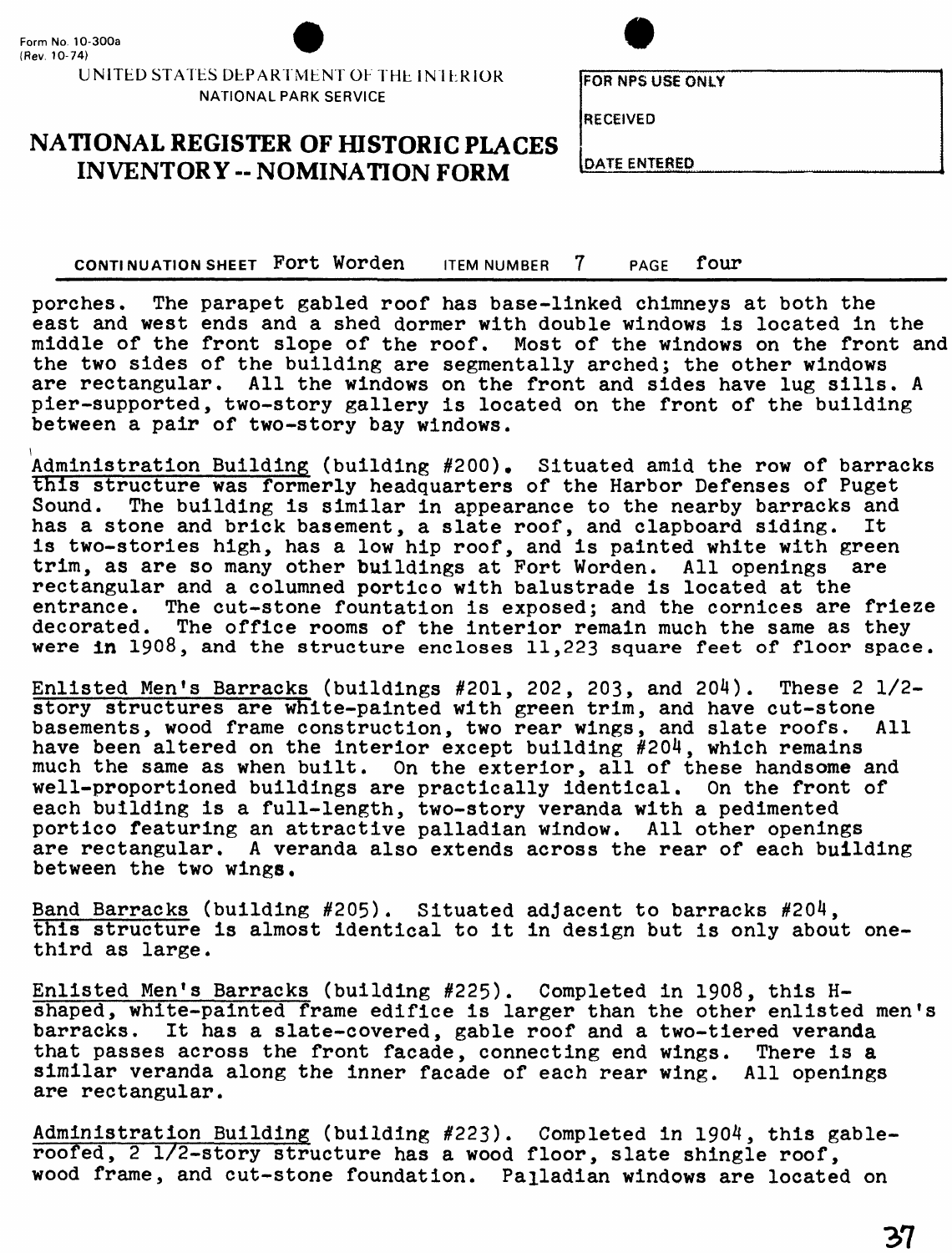UNITED STATES DEPARTMENT OF THE INTERIOR NATIONAL PARK SERVICE

**FOR NPS USE ONLY** 

RECEIVED

#### **NATIONAL REGISTER OF HISTORIC PLACES INVENTORY -- NOMINATION FORM** [DATE ENTERED

**CONTINUATION SHEET** Fort Worden **ITEM NUMBER** 7 **PAGE** five

each of the two gables and a decorated single stack chimney straddles the roof ridge at each end of the building, which has plain boxed cornices with returns. A square-pillar-supported one-story portico crosses the front and shelters the east-facing entrance.

Alexander's Castle (building #229). Erected in the 1880's, Alexander's Castle predates Fort Worden and is listed in the State Register of Historic Places. Composed of brick, this unusual structure has a large central tower with two small wings plus a small wood frame extension on a third side. The top of the brick tower has decorated battlements. Further down on the tower, as well as on the two main wings, are segmentally arched window openings with lug sills. Bedrooms are located in the tower; and a living room and kitchen are located on the ground floor,

Hospital (building #298). This white-painted, 2 1/2-story, frame structure has a stone basement, gable roof covered with slate shingles, and 20,608 square feet of floor space. Verandas are located on<br>several sides, and all openings are square or rectangular. An unusualseveral sides, and all openings are square or rectangular. ly large chimney protrudes from the west roof. With the exception of the enclosing of a front veranda and a few other minor changes,<br>the exterior of the Hospital appears the same as in  $1904$ . In recent the exterior of the Hospital appears the same as in  $1904$ . years, the interior has been altered to house a school,

NCO Hospital Steward Quarters (building #270). Completed in April 1904, this 1 1/2-story residence has a stone basement, slate roof, is of wood frame construction, and has a front porch and a one-story rear extension. All windows are rectangular. Although not quite as decorative or as large as most of the other prominent buildings at Fort Worden, the Steward Quarters is well maintained and attractive. It is painted yellow.

Guard House (building #300). This 1 1/2-story, white-painted frame building has a medium hip roof with a decorated chimney at the apex. Completed in 1904, it has the usual slate shingles and stone basement with partly exposed foundation. A gable with a palladian window is centered above the main entrance, and a half enclosed front porch extends across the front of the structure. The rear portion of the building was the cell block, and although the barred cells have been removed, the sloping concrete floor remains with arcs cut into the concrete by the swinging of cell doors.

Quartermaster Office and Warehouse (building #305). Long, low, gable-roofed building #305 was completed in 1905, and has a stone base-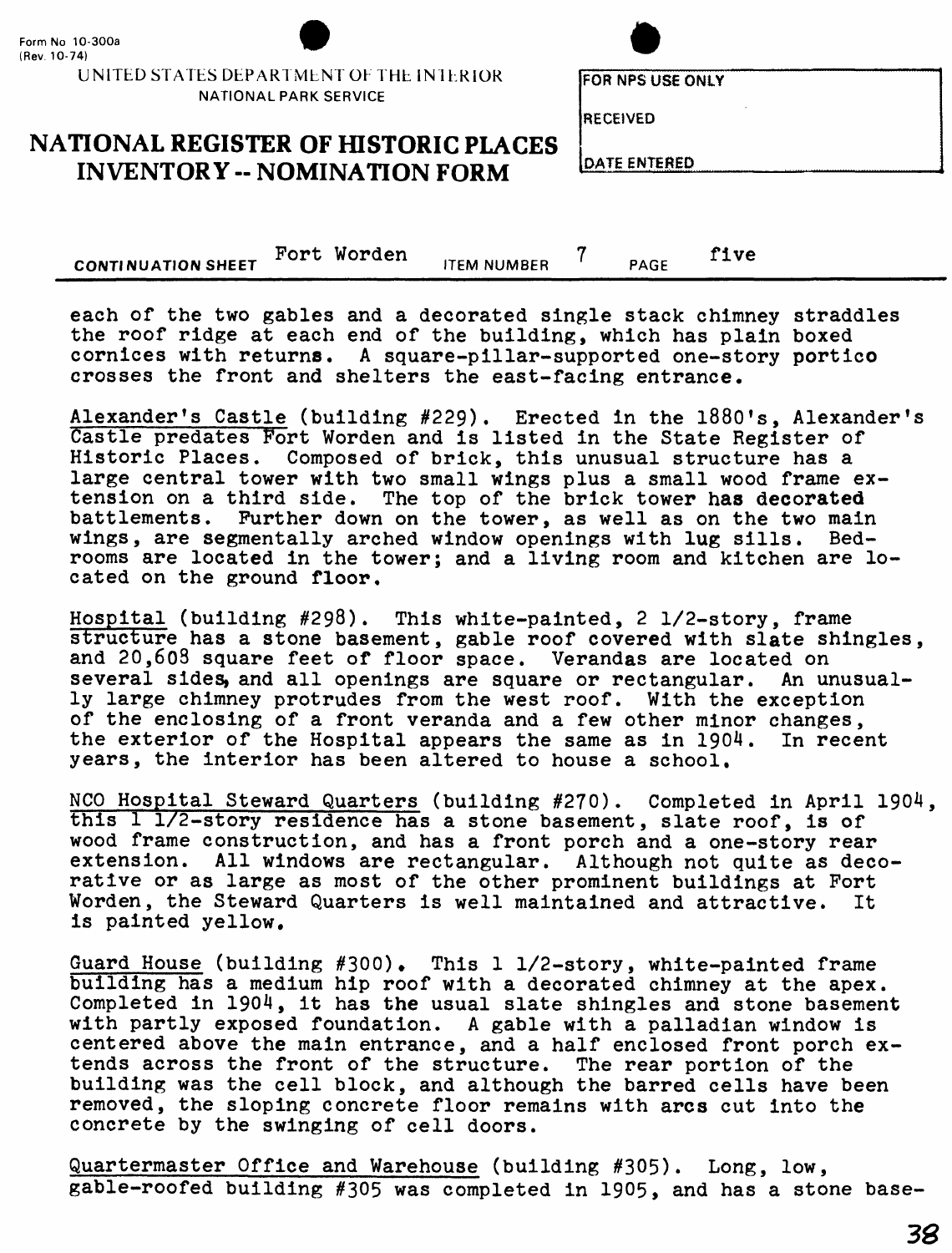

UNITED STATES DEPARTMENT OF THE INTERIOR **NATIONAL PARK SERVICE**

**FOR NPS USE ONtY**

**RECEIVED**

**NATIONAL REGISTER OF HISTORIC PLACES INVENTORY -- NOMINATION FORM DATE ENTERED** 

CONTINUATION SHEET Fort Worden ITEM NUMBER 7 PAGE S1X

ment, slate roof, and clapboard siding. It has recently been refurbished and freshly painted white with the characteristic green trim around the windows and doors. The attractive and functional structure is now a maintenance shop. It remains much the same as when built, with its loading dock extending along the full length of the east side.

Commissary and Office (building #306). This structure is connected to building f30T, a smaller storehouse erected in 1922. Building #306, completed in 1910, has a brick foundation, clapboard siding, and a slate roof and stands 1-1/2 stories high. It has a decorated brick chimney on the roof crest and a round window in each of the two gables. Today, both building  $\#306$  and the adjoining building. Today, both building #306 and the adjoining building, #307, are used for storage.

PX and Gymnasium (building #310). Intended for use as the post exchange, this T-shaped, frame building was completed in 1908 and has a brick foundation and slate roof. The structure is little-altered, and the gym remains in excellent condition.

Corps of Engineers Workshop (building #313). This 1 1/2-story, frame building has a slate-covered, gable roof and stone foundation and was completed in May 1905.

Power House (building #315). This 1 1/2-story, white-painted concrete building was completed in June 1907 and has  $4,356$  square feet of floor space and green-painted iron shutters and doors.

NCO Duplexes (buildings #331, 332, 333, 334, 335, 336, 352, and 353). These frame residences, with the exception of squat, H-shaped building #336, are identical in appearance. They stand 2-1/2-stories high, have cross gabled roofs, two decorated chimneys that straddle the main roof ridge, plain boxed cornices with returns, and slate shingles. Decorative double windows are set in the front and rear gables; column-supported one-story porches extend across the front facades; and one-story porches extend across the front facades; and one-story enclosed porches extend across the rear of the houses. All openings are rectangular, and there are two entranceways in both the front and the rear facades. All have concrete foundations except building #335, which has a stone foundation. Each dwelling is painted a different shade of brown, blue, green, or yellow, and together they present an attractive street scape.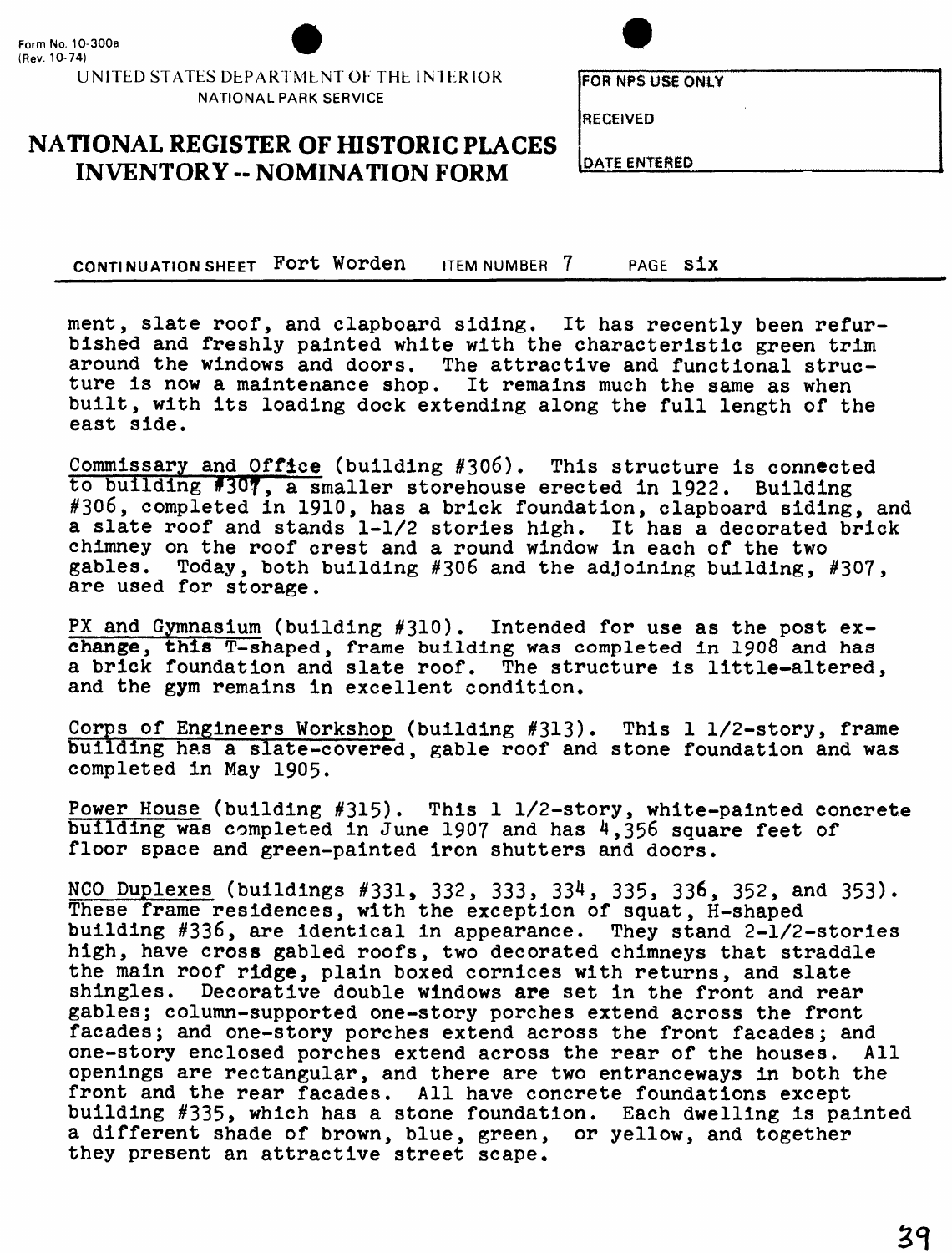#### **UNITED STATES DEPARTMENT OF THE IN IERIOR NATIONAL PARK SERVICE**

**FOR NFS US£ ONiY**

**RECEIVED**

## **NATIONAL REGISTER OF HISTORIC PLACES**  $\begin{bmatrix} \text{DATE} \\ \text{DEFed} \end{bmatrix}$

CONTINUATION SHEET Fort Worden ITEM NUMBER 7 PAGE seven

Wagon Shed and Teamsters' Quarters (building #372). Completed in July 1910, this long two-story building has a slate roof, clapboard siding, and concrete foundation. There are chimneys at each end and one-story wing extensions at the ends. On the front facade are a row of seven gables, each enclosing a rectangular window. All the cornices are plain boxed. The top floor was formerly the teamsters' quarters. Most of the ground story is taken up by open bays, but in the center is an enclosed area with two doorways. This building has been altered on the interior.

Batteries Ash, Quarles, and Randol (buildings #496A and B; 496C and 495A and B; and 494A and B). These three batteries, on which construction began in 1898, are actually a single continuous, 1/4-mile-long unit 10 to 12 feet high. Designed for seven guns, it is divided into three tactical batteries. As with all Fort Worden's defensive works, the lines of this unit are clean and utilitarian but well proportioned and thoughtfully executed. The rear face is broken by iron doors, ventilator openings, and, in batteries of two stories, by vertical supporting pillars or columns. The structures appear mottled, due to applications of various materials over the years to reduce the visibility of the concrete and improve water shedding abilities. These materials have included lampblack dissolved in kerosene; tar; locally manufactured paints of a green drab color and linseed oil base. Also applied were a variety of red, green, brown and yellow paints for camouflage. Along this gigantic work, positions for 10- and 12-inch guns are marked by the depressed sections of working platforms, and the circles of bolts which formerly held the carriages in place. Maneuvering rings are located on traverse walls and a stairway adjacent to one traverse wall in each emplacement leads to interior rooms. An angular concrete traverse separates each gun position, although there is an earthen traverse between Batteries Randol and Quarles and between Quarles emplacements Number Two and Three. A Taylor-Raymond projectile hoist was located beneath a splinter shield on the flank of each gun position. The actual hoists have been removed, but the delivery tables remain. The rear of the three-section battery has several openings to the interior, which is arranged in a series of corridors and rooms designed for ammunition storage and service. Although some are cluttered with debris, all interiors are in good condition. Some of the iron beams supporting the ceilings are bad Some of the iron beams supporting the ceilings are badly rusted and some of the rooms have been modified slightly to adapt the structure to other than original purposes. Some trolley rails remain fixed to the ceilings.

Batteries Stoddard and Tolles (buildings #224A, B, C, and D; and 498 A, B, C, and D.) These batteries were built in 1903 for 6-inch guns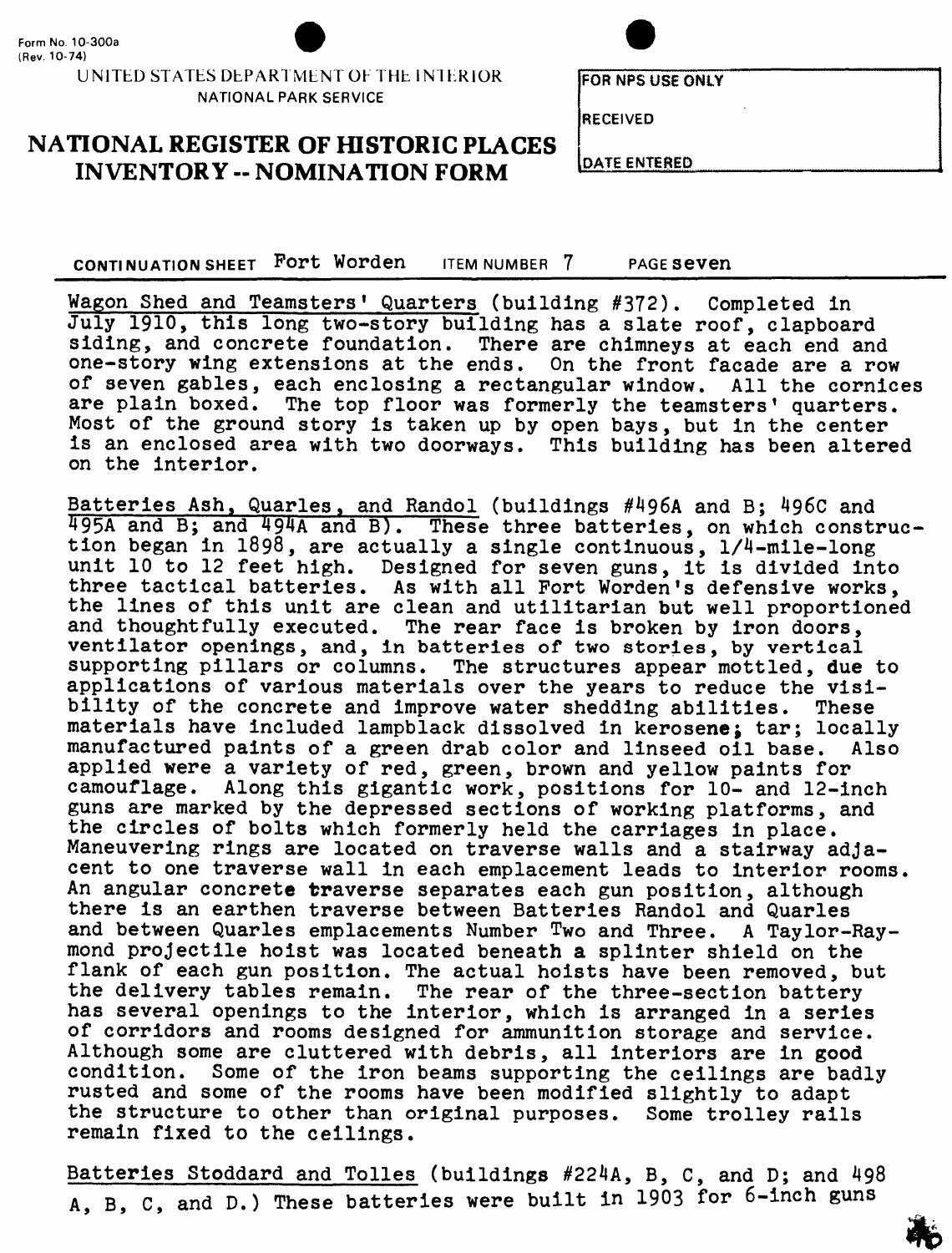#### UNITED STATES DEPARTMENT OF THE INTERIOR **NATIONAL PARK SERVICE**

**FORNPSUSEONiY**

**RECEIVED** 

### **NATIONAL REGISTER OF fflSTORIC PLACES INVENTORY -- NOMINATION FORM** DATE ENTERED

**CONTINUATION SHEET FORT WORDER ITEM NUMBER 7 PAGE eight** 

mounted on disappearing carriages. Each work is about 400 feet long and 12 feet high from the battery parade to the interior crest and is marked by four gun positions. An earthen traverse separates each gun. A magazine is located between each two gun positions and the A magazine is located between each two gun positions and the truck platform is separated from the leading platform by a small banquette. These batteries are unusual for disappearing batteries in that all facilities are located on a single level as opposed to the more typical two-story design. Two emplacements of Battery Tolles were converted to barbette mounts in 1937.

Battery Benson (buildings #497A and 497B). Designed for two 10-inch guns on disappearing carriages, Battery Benson is typical of disappearing gun batteries throughout the Endicott system. Begun in 1904, the work is about 300 feet long and 20 feet high and has a distinctive two-story appearance. The gun positions are located on the top story and are separated by a flat concrete traverse. The truck corridor and delivery tables are located beneath a splinter shield to the rear of the traverse. Stairways behind the center of each loading platform lead down to the battery parade. The lower story contains ammunition storage and service rooms as well as other spaces designated for office and tool storage. A row of columns along the rear of the lower story supports the loading platform above. The metal railings from the stairways and the rear of the loading platforms have been removed. The battery has very strong horizontal lines, but the supporting pillars and arched stairways provide relief.

Battery Klnzie (buildings #598A and B). This is the largest single battery at Fort Worden and the largest of all the fortifications located in Puget Sound. It was the last Endlcott-period battery built In Washington State (1908) and one of the last on the west coast. It is about 350 feet long and 25 feet high and is very similar in appearance to Battery Benson with its pillared, two-story appearance. Battery Kinzie is singular, though, in that it represents one of the final evolutionary forms of the disappearing battery. The loading platform is extremely commodious and all Interior rooms are large. Many have windows for natural light, a feature unheard of in earlier<br>batteries. An air space surrounds all the interior rooms and provide An air space surrounds all the interior rooms and provides for a much drier facility. In Its final design and arrangement of spaces, Battery Kinzie resembles more the 14-Inch batteries In the Hawaiian and Philippine Islands than it does a typical 12-inch battery. An interesting feature is the Battery Commander's station located centrally on the traverse. A ladder leads from the station to the plotting room below.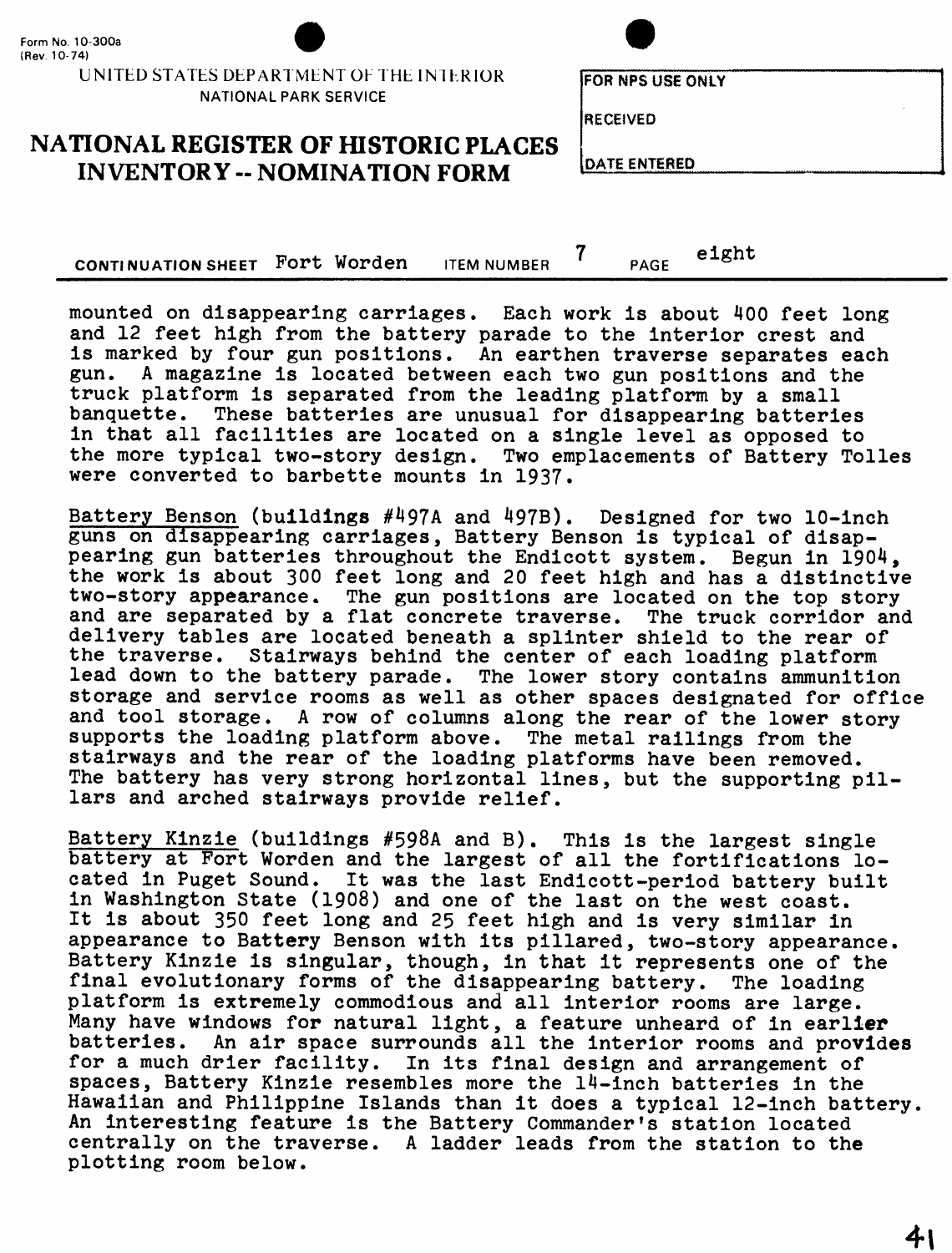#### UNITED STATES DEPARTMENT OF THE INTERIOR NATIONAL PARK SERVICE

**FOR NPS USE ONLY** 

**RECEIVED** 

#### **NATIONAL REGISTER OF HISTORIC PLACES INVENTORY - NOMINATION FORM**

**DATE ENTERED** 

**CONTINUATION SHEET Fort Worden** ITEM NUMBER 7 PAGE **nine \_\_**

Batteries Brannan and Powell and Battery Brannan Plotting Room (buildings #493A B, C, D, and E).Situated rear or south of Batteries Ash, Quarles, Randol, and Benson, these two batteries were begun in 1894. They consist of two U-shaped pits about 50 feet wide and 100 feet deep with positions for four 12-inch seacoast mortars in the forward end of each pit. The pits are sunk into the side of the hill and lie on an axis which runs approximately northwest-southeast. They are separated by a high earthen traverse about 200 feet wide. The sides of each pit are about 12 feet high and serve as a retaining wall for the traverse. Within the traverse and following the interior perimeter of the pit are ammunition storage spaces. Entrance to these spaces is by two large iron doors located on each side of the pit. The mortar batteries are in good condition although some are cluttered. Adjacent to each pit is a small concrete structure about 8 feet square with small viewport opening onto the pit. This was a data booth and it was from this position that firing data would be relayed to the guns via<br>small sliding blackboards located on one side of the booth. The small sliding blackboards located on one side of the booth. sliding doors to all booths are rusted in place and most of the sliding blackboards are missing. The Plotting Room (building 493E) for Battery Brannan still remains between the two pits. It is a small singlestory building of frame construction covered with stucco, and has a low hip, composition roof. It was here that the positions of ships were plotted and computed into information usable to the gun crews. The structure is now in poor condition; windows and doors have been broken out, and the stucco is cracked and scaling in many places.

Battery Vicars (buildings #599A and B). This work was designed in 1900 for two 5-inch guns on balanced pillar mounts. It is about 100 feet long and 7 feet high. An iron collar from the gun carriage remains set in concrete at each gun position. The working platform is level with the battery parade and extends to the rear of the traverse and connects both gun positions. In the rear of the traverse, stairways lead down to ammunition storage rooms. A latrine has been built into the left flank of the battery, and a walkway connects the left flank of Battery Vicars with emplacement Number One of Battery Kinzie.

Batteries Putnam and Walker (buildings #234A and B; and 499). These are the smallest batteries at the post and were made to mount two 3-inch guns each. Identical in design, they are about 75 feet long and 12 feet high. The gun positions are marked by a series of short stairways leading down to the battery parade. The traverse is covered with earth and the rear wall of the battery nas three sets of double iron doors leading to interior storage rooms. Both batteries were begun in 1903.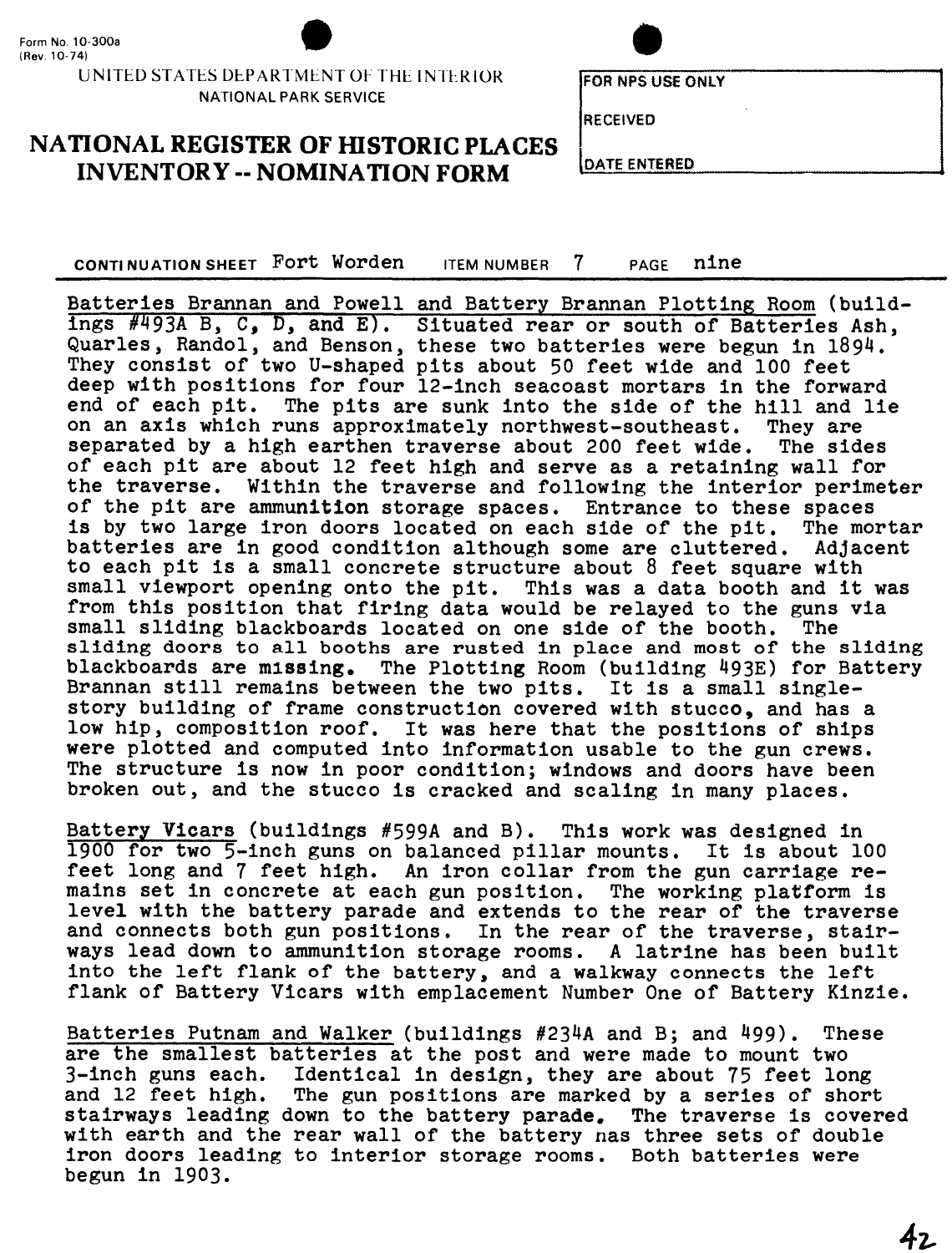#### UNITED STATES DEPARTMENT OF THE INTERIOR NATIONAL PARK SERVICE

**FOR NPS USE ONLY** 

RECEIVED

#### **NATIONAL REGISTER OF HISTORIC PLACES INVENTORY -- NOMINATION FORM** DATE ENTERED

**CONTINUATION SHEET Fort Worden** ITEM NUMBER 7 PAGE ten\_\_\_\_\_\_\_\_\_\_\_\_\_\_

Fortified Area Support Structures (buildings #409, 4l4, 426, 427, 433, 484, 485, 486, 487, 492, and 596), Situated in the fortified area of Fort Worden are a variety of structures essential for the adequate functioning of the batteries. One of the oldest of these is the Ordnance Storehouse (building #409). At one time prior to 1904, most of the post structures were situated southeast of the mortar batteries, but apparently, **as** the post reached its planned configurations, most of these buildings were taken down. This is the only one that survives. It is a large, rectangular, frame building 75 feet long and about 30 feet wide with an uncovered loading dock running the length of the building face. The entire structure rests on 3-foothigh brick piers. It has a medium hip, slate roof and several large, circular, galvanized iron ventilators. The north side has two large central doors of diagonal tongue and groove boards. The windows are small, and most are still fitted with iron bars.

One Primary Fire Control Station (building #427) survives. The 1 1/2-story, hip-roofed stucco-covered, frame structure consists of three separate sections, each with a central concrete pillar rising from the ground to the top or observation level of the building. The concrete pillar and the building are on separate foundations and no part of the structure rests on the pillar. The pillars were used as the base for the observation instruments which would provide target information to the guns. The lower story of each section contains a room that could be used for either the observing-crew relief or as a plotting room. Reached by narrow staircases, each observation room has a narrow slit with a view of the water approaches to the fort. The building is in fair condition but it has suffered repeated vandalism.

Northwest of building #427 is the Primary Dormitory (building #426) for gun and observation crews. It measures 75-feet by 40-feet, has a low hip, composition roof, and is set low in the ground with a parados on the northwest side. Crews lived here when attack was thought to be imminent. The structure has been severely vandalized. Immediately rear of building #427 is the Telephone Switchboard (building #433). This is a concrete structure located underground and reached by a narrow approach tunnel and an iron door. The switchboard is surrounded by an air passage to reduce the possibility of condensation. South of buildings #427 and #433 is the District Signal Station (building #4l4), built in 1909. This is a small, single-story, masonry structure with a slate roof. A single flight of iron stairs leads to a wooden platform on the roof. The building is in good condition, although doors and windows have been somewhat damaged by vandals.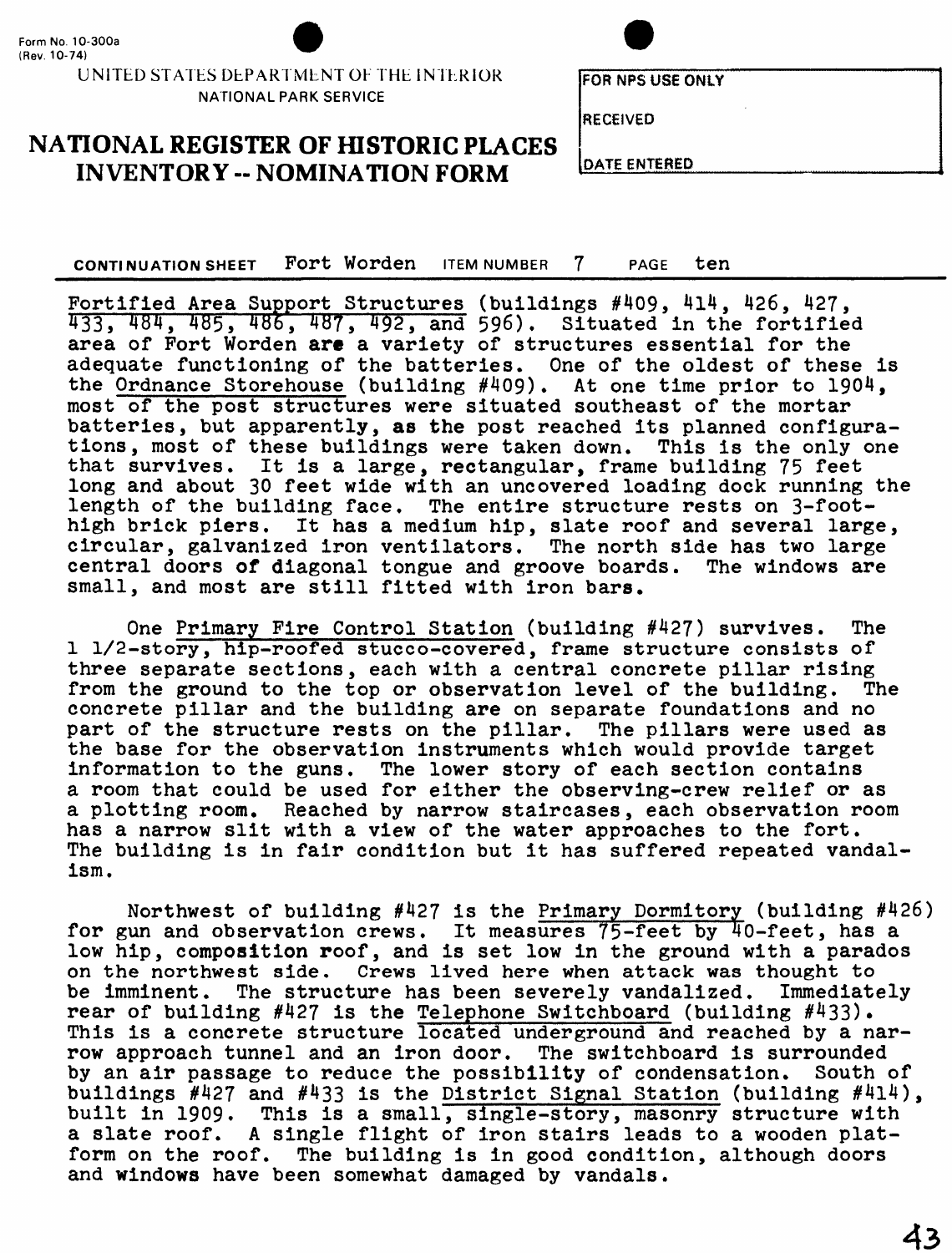#### **UNITED STATES DbPARTMLNT Oh THh INThRlOR NATIONAL PARK SERVICE**

**RECEIVED**

**NATIONAL REGISTER OF HISTORIC PLACES INVENTORY -- NOMINATION FORM DATE ENTERED** 

**CONTINUATION SHEET Fort Worden** ITEM NUMBER 7 PAGE **eleven**

Each battery In the fortified area had a Commander's Station, a structure that housed the officer in charge of the conduct of the battery. To the rear of Batteries Ash, Quarles, and Randol are Concrete Storehouses (buildings #484, 485, 486, and 487), which were built as part of the original battery, and attached to each is a small concrete box that housed the command post for the corresponding battery Each box is equipped with a post for an optical instrument and a narrow slit. The slit and the entry way are closed with iron doors which are still intact, although suffering from rust. The Commander's Station (building #490) for Battery Benson is sunk into the hillside Immediately to the rear of that battery. An important part of a coastal fort of the Endicott period was its potential to combat ships at night. In an era without electronic equipment of any kind, this was done by using large searchlights 5 feet in diameter. Many of these lights were carefully distributed among the forts in Puget Sound. Only two searchlight stations are included in the main Port Worden area, although others were included in a variety of secondary sites. Building  $#492$  is a typical Searchlight Shelter. The light itself was housed on a small rail car In the concrete structure. Two large iron doors opened out onto a set of railroad tracks that led to the operating position of the light near the edge of the bluff. When no longer required, the light was simply rolled back into the shelter. Constructed about 1910, building #492 is in good condition, and the doors and rails are still Intact, although the light itself and its rail car are gone. Power for the light was supplied by a 25-kilowatt gasoline generator in the Searchlight Powerplant (building #498E) located at Battery Tolles.

Boundary Justification. The district boundary delineated below roughly corresponds with the original Immediate post boundary and therefore not only Includes all the principal historic structures that compose this Important and well-preserved Endlcott-period installation but insures their preservation as a relatively complete example of that kind of fort.

Boundary Description. As indicated in red on the accompanying maps [(1) U.S.G.S. 7.5\* Series, Washington; Port Townsend North Quad., 1953; (2) Fort Worden Reservation Boundary and Land Use Map, U.S. Army Corps of Engineers, Seattle, Washington, Drawing No. 18-02-01, Sheet 2 of 27, November 1951; and (3) Port Worden Topography Map, U.S. Army Corps of Engineers, Seattle, Washington, Drawing No. 18-02-01, Sheet 27 of 27, November 1951], a line "commencing at a Point on the Meander Line of the Strait of Juan de Puca in Sec. 25 T31N, R1W, WM, thence S-92.98 ft. to witness Mon. J. Co. No. 40°, thence continuing S-1786.0 ft.,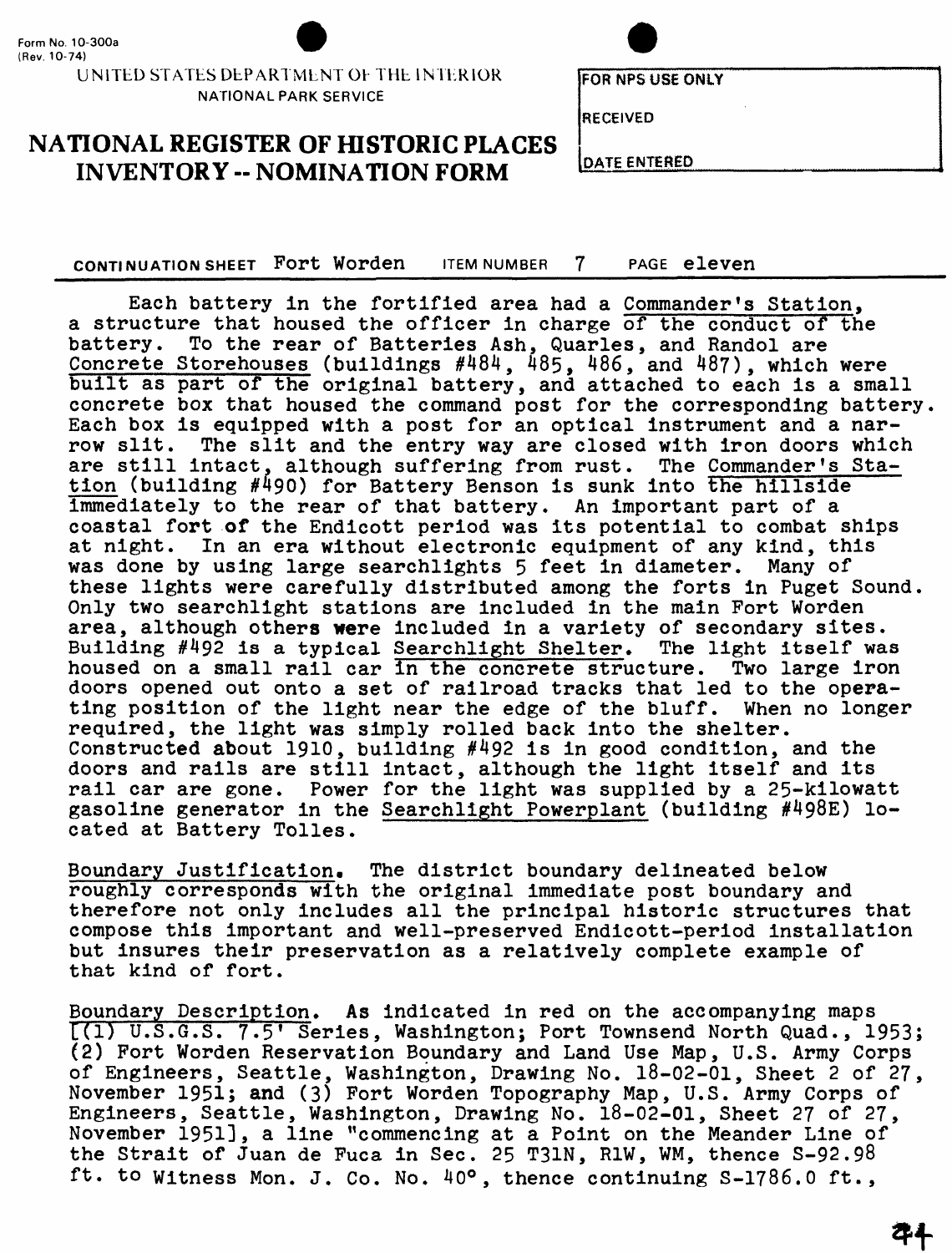#### UNITED STATES DEPARTMENT Oh THE INTERIOR NATIONAL PARK SERVICE

#### **NATIONAL REGISTER OF HISTORIC PLACES INVENTORY -- NOMINATION FORM** LEATERED

CONTINUATION SHEET Fort Worden ITEM NUMBER 7 PAGE twelve

thence  $N89^o54'E-208.5$  ft., thence S0°07'W-835.5 ft., thence  $N89^o52'E-$ 232.3 ft., thence  $S0^605'E-544$  ft., thence  $S38°45'E-128.4$  ft., thence  $S10^{\circ}40'W-356.95$  ft., thence  $S79^{\circ}30'E-2733.4$  ft. to Witness Mon. J. Co. No. 29, thence S79°30'E-161.6 ft. to a Point on the Meander Line, thence northerly and westerly along Meander Line (excluding Pt. Wilson L. H. Reservation) to Point of Beginning, containing 503.14 acres plus Tide Lands." (Description Source: Fort Worden Reservation Boundary and Land Use Map. U.S. Army Corps of Engineers, Seattle, Washington, Drawing No. 18-02-01, Sheet 2 of 27, November 1951.)

RECEIVED

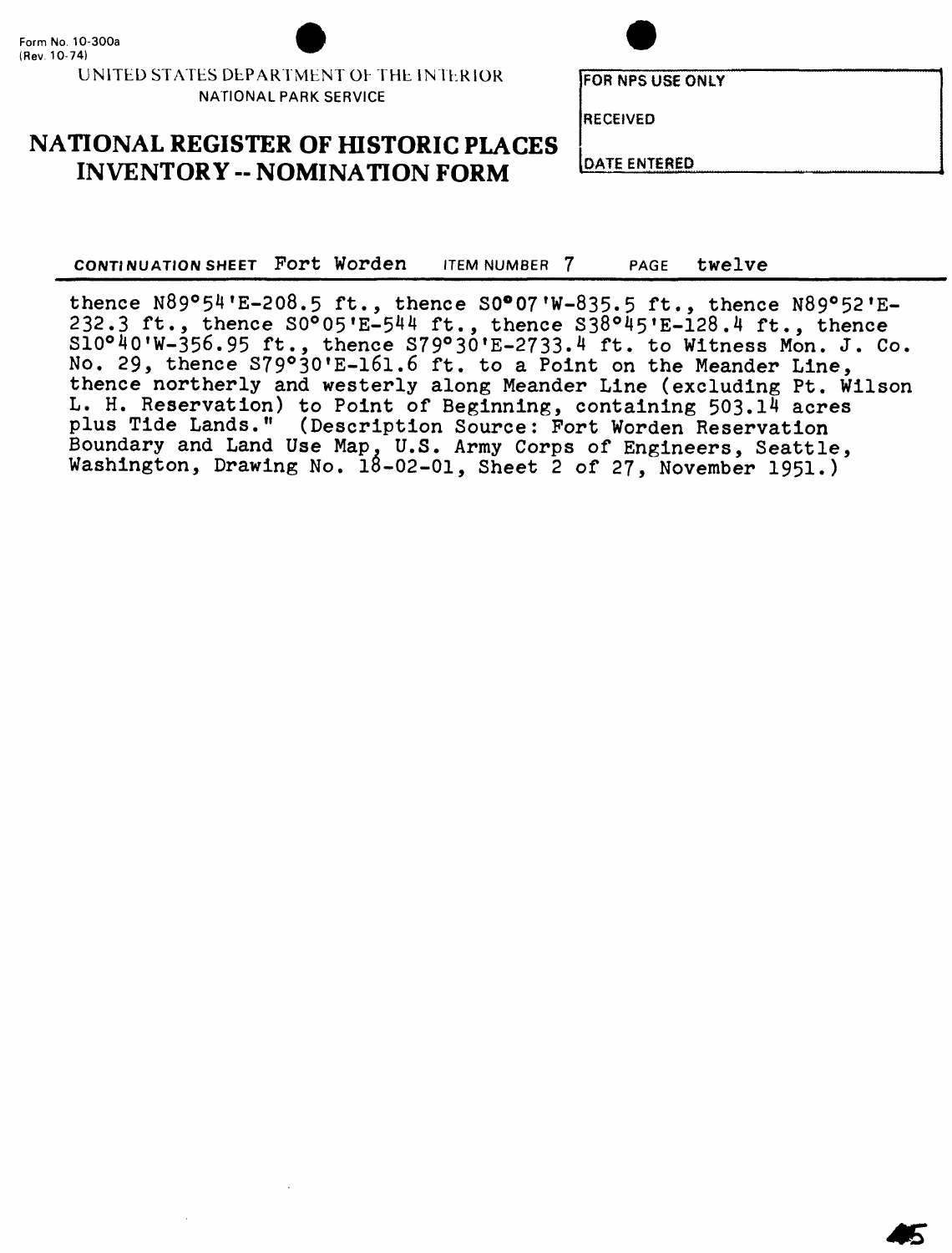



FOR NPS USE ONLY

RECEIVED

**NATIONAL REGISTER OF HISTORIC PLACES INVENTORY -- NOMINATION FORM** LEATE ENTERED

**CONTINUATION SHEET Fort Worden** ITEM NUMBER 8 PAGE One\_\_\_\_\_\_\_\_\_\_\_\_\_\_\_\_\_\_\_\_

#### History

During much of the second half of the 19th century, the United States saw no likelihood of a foreign war and, as military historian Russell P. Weigley has pointed out, had "virtually no military policy at all."<sup>2</sup> The Nation's scheme of defense differed little from that of George Washington's era—reliance on coastal fortifications to protect the American seaboard and on the Navy to guard the forts and the country's maritime commerce. As the century drew toward a close, however, U.S. foreign policy grew more adventurous, and interest in sea power quickened. Efforts to begin building a modern steel fleet revealed both that American industry could not produce armor plate and armor-piercing guns comparable to those appearing in Europe and that development of these heavy breech-loading, rifled artillery pieces had rendered the United States' vertical, masonry, seacoast forts obsolete. No foreign power threatened America's shores, but nevertheless much of the public, a sizable group in Congress, and most officers of the Army and Navy clamored for corrective action. Thus, in 1885 President Grover Cleveland appointed a special board, headed by Secretary of War William C. Endicott, to review the entire system of coastal defense and recommend a new program.

The Endicott Board presented its proposals early in 1886. Although well-received by the military, they were somewhat extravagant, calling for erection of new earthwork and steel-plated masonry fortifications at 27 (later 28) principal harbors, development and installation of floating batteries, torpedo boats, and submarine mines. Estimated cost of the program equalled almost \$127 million. Congress approved an initial appropriation for the Endicott system in 1888, but construction did not get underway until 1890. Then, despite proceeding slowly, the work, says Weigley, "offered the feeling that the country now possessed a kind of military policy looking toward foreign war, and this feeling was so reassuring that in the War Department reports and the military publications of the 1890's interest in the coastal defenses became almost obsessive."<sup>3</sup> Since there still was no menace to American security from overseas, it seems clear, therefore, that the Endicott program both reflected and contributed to the rise of American imperialism.

2 Ibid., 281.

3

Ibid., 284.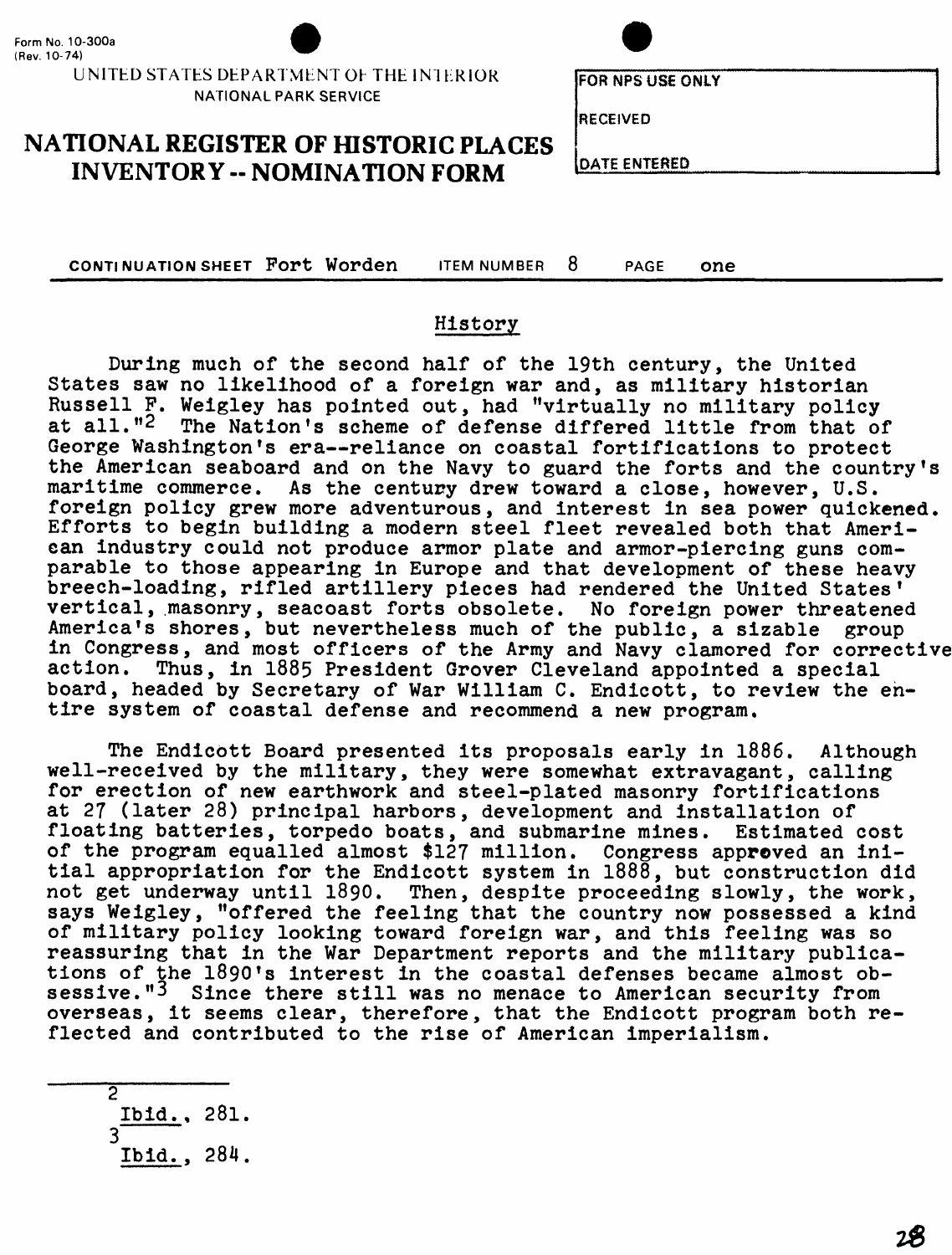

UNITED STATES DEPARTMENT OF THE INTERIOR **NATIONAL PARK SERVICE**



FOR NFS USE ONLY

**RECEIVED**

**NATIONAL REGISTER OF HISTORIC PLACES INVENTORY -- NOMINATION FORM DATE ENTERED** 

**CONTINUATION SHEET Fort Worden** ITEM NUMBER 8 PAGE two

Physically, the new defense system was, in the view of Fort Worden historian David M. Hansen "a hallmark of military design."<sup>4</sup> Because the unexpectedly high performance of the new armament made it possible to reduce the number of weapons and installations needed and thereby lower the cost of the program, the Endicott Board's report "formed the basic framework around which," according to historian Emanuel Raymond Lewis, " a new and completely modern generation of seacoast defenses took shape."<sup>5</sup> As emphasis shifted from fortification structures to the weapons contained therein, the stark, vertical-walled fortresses of America's "Third System" of coastal defense gave way in importance to massive, reinforced concrete works designed to blend, so far as possible, into the surrounding landscape.

The new weapons developed for these works were so much larger and so painstakingly assembled that armament accounted for 50 to 75 percent of the cost of a new fortification, compared to about 17 percent of a Third System fort. Rifled guns of 8-, 10-, and 12-inch caliber constituted the chief armament of the Endicott period. The largest of these could hurl a 1,000-pound projectile 7 to 8 miles. Many of these guns rested on newly invented disappearing carriages that allowed an individual weapon to be lowered by its own recoil to a position behind a parapet where artillerymen could reload it in relative safety. At emplacements considered safe from low-level naval fire, some of the giant guns sat on a new kind of barbette carriage. In both types of emplacement, ammunition magazines were situated adjacent to the weapons, usually at a lower level under a minimum of 12 feet of reinforced concrete. Mechanical hoists of various kinds moved the huge shells to the gun platforms. Endicott-period batteries generally mounted two to four weapons, but "in certain rare instances," notes Lewis, "as many as six or seven pieces<br>were grouped together in a continuous row of emplacements." Fort were grouped together in a continuous row of emplacements." Worden's Batteries Ash, Quarles, and Randol--which actually compose a continuous unit divided only for tactical purposes—present an excellent example of this kind of arrangement. They mount a total of seven 10- and 12-inch guns. At most forts, including Worden, these large rifles were complemented by smaller, rapid-fire guns—not specified by the Endicott Board but installed nevertheless—and large 12-inch mortars, which were

David M. Hansen to George R. Adams, January 26, 1976. Historic Landmark Project Files, AASLH, Nashville.

5 Emanuel Raymond Lewis, Seacoast Fortifications of the United States: An Introductory History (Washington, 1970), 77.

6 Ibid.. 79.

π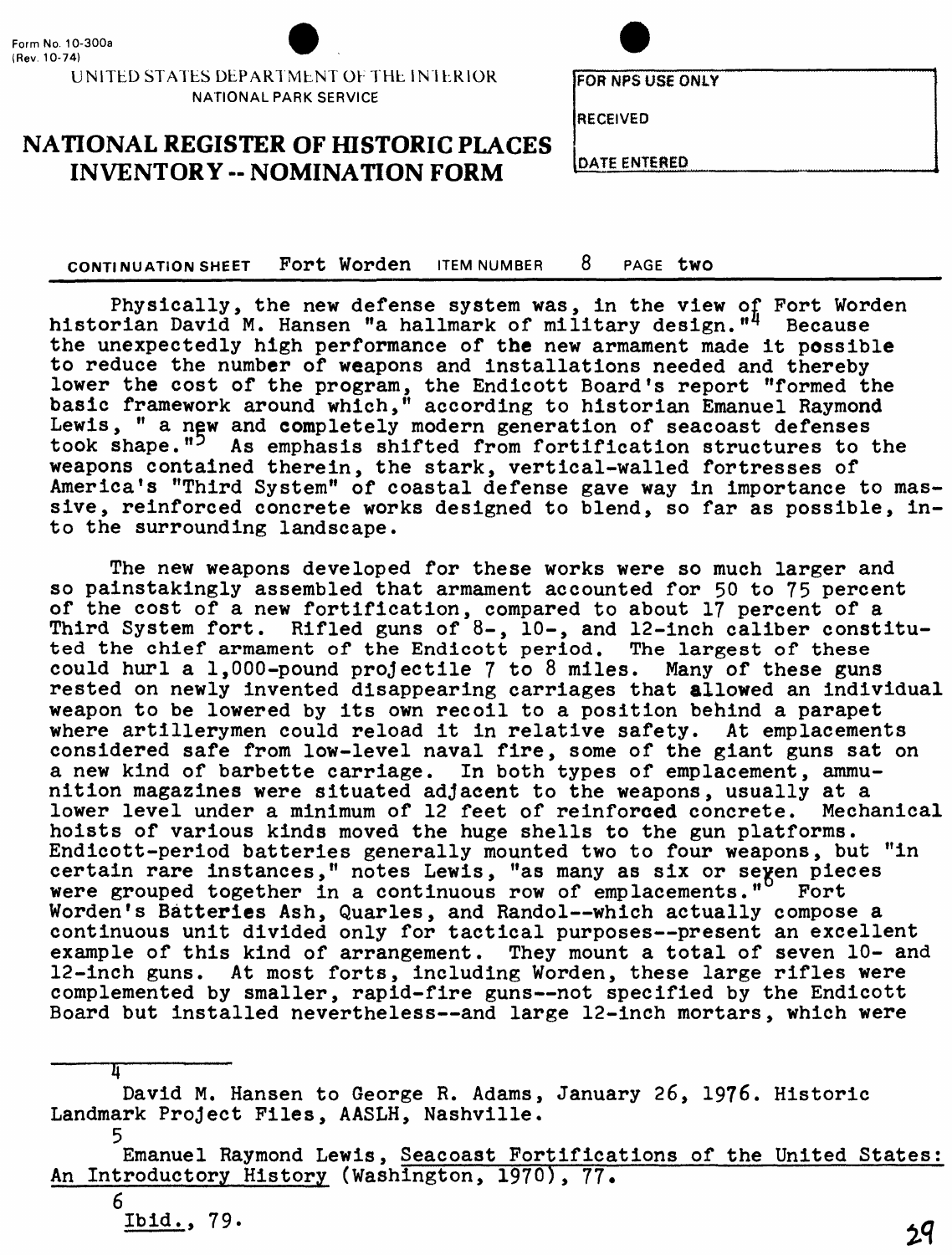#### UNITED STATES DEPARTMENT OF THE INTERIOR **NATIONAL PARK SERVICE**

## **NATIONAL REGISTER OF HISTORIC PLACES INVENTORY -- NOMINATION FORM** [DATE ENTERED

**CONTINUATION SHEET FORT Worden** ITEM NUMBER 8 PAGE three

capable of lofting shells In high arcs for descent onto the decks of enemy ships.

As the Government chose sites for the new fortifications, it created a few new military reservations but most often erected elements of the new system upon existing reservations next to older works, such as at Forts Adams and Taber. In some instances, when no other space was available, military engineers merely installed Endicott emplacements within or on top of existing Third System forts, like at Fort Warren in Boston harbor, Fort Sumter in Charleston harbor, and Forts Morgan and Gaines near Mobile. Unaltered Fort Worden is a rare extant example of an Endicott-period fort built on previously unfortified ground.

Situated on the northeastern tip of Quimper Peninsula, Fort Worden formed part of, and served as headquarters for, the harbor defenses of Puget Sound. Almost two-thirds of the post's 500-plus acres was designated a fortified zone, and its guns overlooked both the Strait of Juan de Fuca and Admiralty Inlet. The Army commenced construction of the post by 1898, and by 1910 workmen had completed 12 batteries, which mounted a total of 4l guns and made Fort Worden one of the largest in the Endicott system. Most excavation for the cavernous works was done by hand or horse-drawn scrapes. Operating on specially laid narrow guage track, a steam donkey engine hauled concrete and other materials to the hilly construction sites. When the digging was finished and the concrete poured, the builders removed the railroad equipment, graded and sowed grass on the slopes in front of the batteries, and washed the exposed rear faces of the light-colored structures with lampblack to reduce glare. Once the armament had been put in place, the monstrous works, with their underground tunnels and concealed observation posts, sprawled over some 300 acres and stood almost completely invisible from ships at sea.

Batteries Ash, Quarles, and Randol constituted the main installation at Fort Worden. Almost a quarter mile long, these emplacements mounted their seven guns on barbette carriages, which held them over the edge of the emplacement at all times. On each carriage a narrow loading platform extended behind the gun about  $10$  feet. Half-ton projectiles had to be winched up to this level before they could be rammed home by a crew of men standing on the platform. When originally designed in 1898, this series of batteries represented an experimental solution to an annoying problem. A basic difficulty in coast defense was the handling of ammunition, which had to be kept both safe from enemy bombardment behind thick walls and readily accessible to gun crews. The typical approach was to build the battery two stories high with ammunition rooms at ground level and the gun itself above. This meant that the ammunition had to be

**FOR NPS USE ONLY**

**RECEIVED**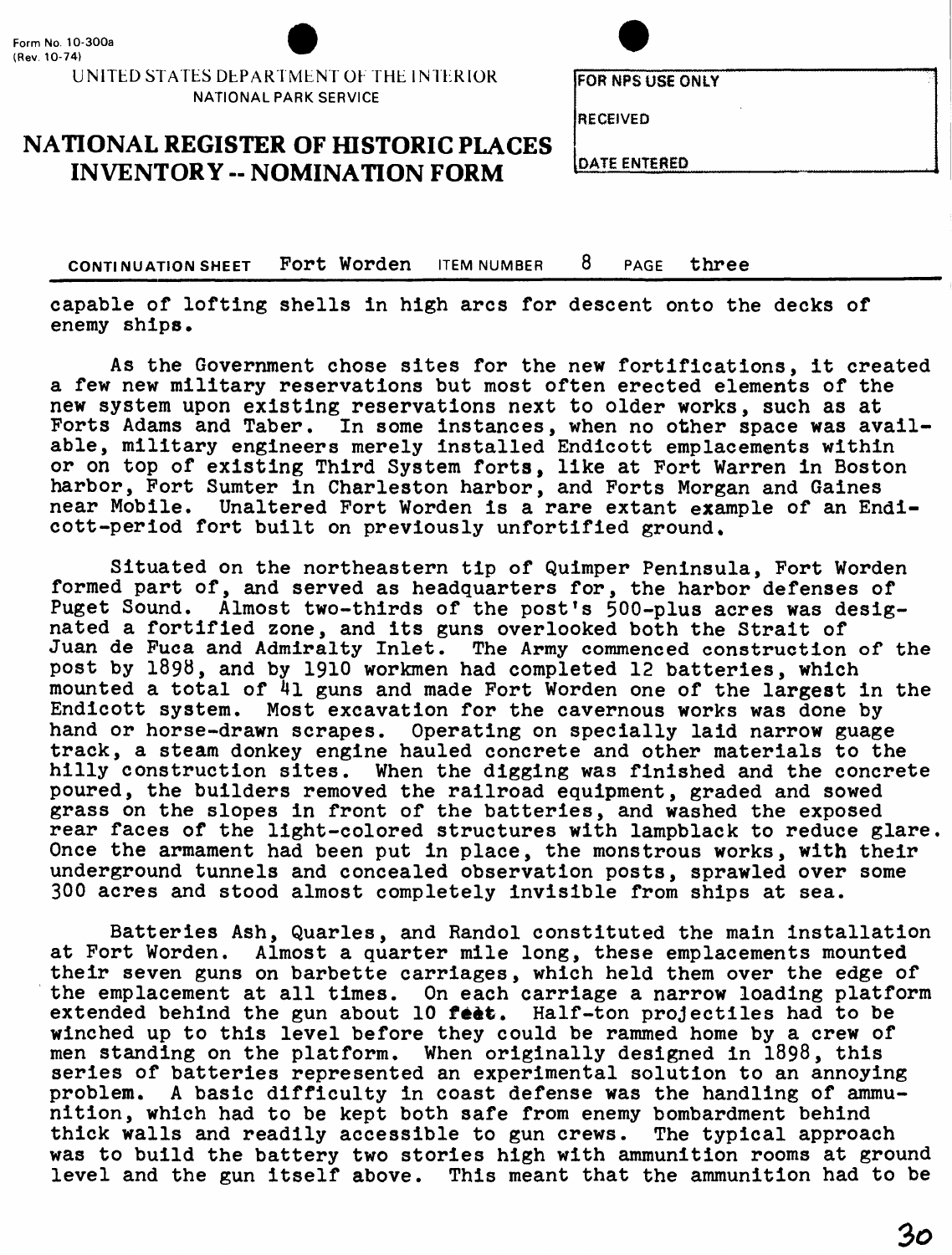

#### UNITED STATES DEPARTMENT OF THE INTERIOR NATIONAL PARK SERVICE

# FOR NFS USE ONLY

RECEIVED

**IDATE ENTERED** 

**NATIONAL REGISTER OF HISTORIC PLACES INVENTORY -- NOMINATION FORM**

**CONTINUATION SHEET Port Worden** ITEM NUMBER 8 PAGE \_\_\_\_\_\_\_\_\_\_\_\_\_\_\_\_\_\_

brought to the gun by elevator. If the elevator was broken or damaged, the gun Itself would be rendered useless. In an effort to solve this problem, Port Worden engineers decided to put everything on a single level. Shells and powder would be brought out on trolleys suspended from the ceilings of the ammunition rooms and corridors and placed on low carts that ran on circular tracks around the guns. The carts would be brought to the raised platforms and the ammunition winched up to the gun by cranes. This design seemed to eliminate the need for elevators and get the ammunition from storage to gun in an efficient manner—at least on paper. When actually tested the method proved inefficient. For this reason and because of early indecision about which of the three batteries should hold the 12-inch guns and which the 10-inch, all three structures were rebuilt, beginning in 1904, and the ammunition magazines were placed below the guns.

The last and most modern battery built at Fort Worden was Battery Kinzie. Its impressive size, together with a number of improvements over earlier designs, made it the most sophisticated battery for a large caliber disappearing weapon in the continental Endicott system. In the dozen or so years between the construction of the first batteries on the east coast and the construction of Battery Kinzie in 1908, a great deal had been learned. The emplacements of Battery Kinzie offered gun crews far more room than earlier batteries for guns of the same caliber. Interior chambers were also larger, better ventilated, and surrounded with air passages to reduce condensation on interior walls. Ammunition service was simplified and equipment storage improved. Overall, the design of Battery Kinzie resembled the batteries of 14-inch guns then being built at the Panama Canal.

Despite the tremendous technological achievements and fiscal expenditures that the Endicott system represented, and the political and diplomatic policies that it indicated or reflected, it almost reached obsolescence before it reached completion. Even before World War I, ships' armament regained superiority over land-based weaponry, and the advent of the airplane as an effective war machine rendered Endicott fortifications virtually defenseless. The Army placed a few anticraft batteries at Fort Worden and other Endicott posts, but the guns were far too few to be of any real value. During the First World War, the War Department removed many coastal weapons throughout the system and converted them to railway guns, siege artillery, or deck guns on transport ships. In World War II the authorities had most of the remaining armament cut up for scrap. At Fort Worden only small-caliber rifles were left, as only they might prove effective against maneuverable torpedo boats, which officials believed would be a major threat during an invasion.